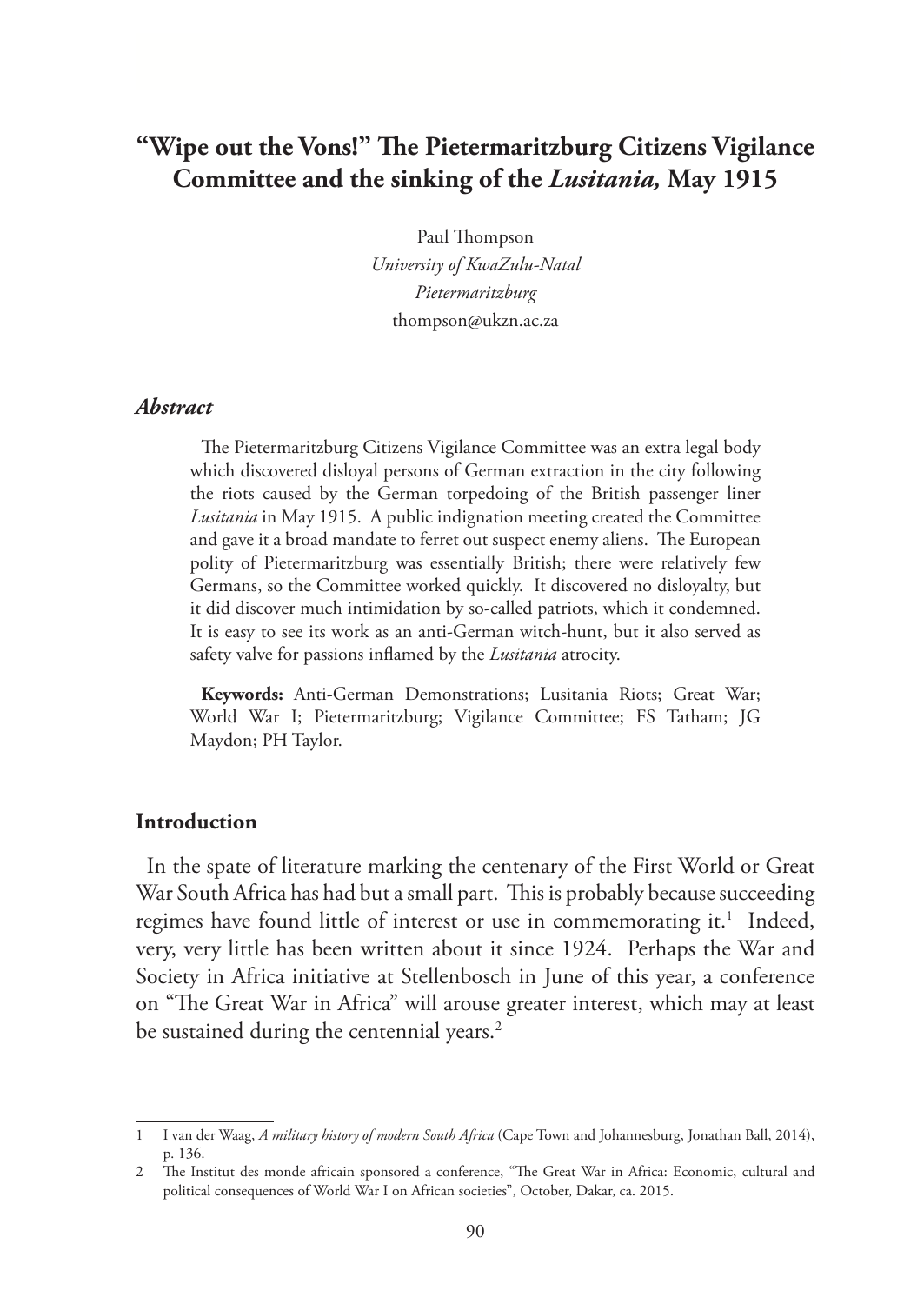During the last decade there has been a modest burgeoning of scholarly literature on South Africa in the war. B Nasson has written *Springboks on the Somme: South Africa in the Great War 1914-1918* (Johannesburg, Penguin, 2007) and *WWI and the People of South Africa* (Cape Town, Tafelberg, 2014). A Grundlingh and S Swart, *Radelose Rebellie? Dinamieke van die 1914-1915 Afrikaner Rebellie* (Pretoria, Protea, 2009). The role of the armed forces has been dealt with in a comprehensive chapter in I van der Waag, *A military history of modern South Africa* (Cape Town and Johannesburg, Jonathan Ball, 2014). A Sampson focusses on a single theatre in *Britain, South Africa and the East African Campaign, 1914-1918* (London, Tauris, 2006). J Lambert and P Thompson have written extensively on English-speaking South Africans,<sup>3</sup> and T Dedering has written on anti-German agitation in the Union. $^4\,$  Plainly the main thrust of research has been in political and military research. Five of the eight sessions at the recent conference in Stellenbosch were in these fields. Only one was concerned with the South African home front.

During the Great War the urban centres of South Africa with large numbers of British residents – Johannesburg, Cape Town, Port Elizabeth Durban, and Pietermaritzburg – were wracked by riots in mid-May 1915, following receipt of news of the sinking of the British liner *Lusitania* by a German submarine off the coast of Ireland, with a loss of 1198 men, women and children, three quarters of the passengers and crew. Throughout the English-speaking world the popular reaction was one of horror and anger, and the media resounded with calls for revenge.<sup>5</sup> But how could the *Lusitania* be avenged? The atrocity was an impetus to volunteering for military service, but otherwise the avengers were frustrated, and rioting ensued, directed at alleged German and

<sup>3</sup> J Lambert, "South African British? Or dominion South Africans? The evolution of an identity in 1910s and 1920s", *South African Historical Journal*, 43(4), 2000, pp. 197-222; "'Munitions factories... Turning out a constant flow of living material': White South African elite boys schools and First World War", *South African Historical Journal*, 51, 2004, pp. 67-85; "Britishness, South Africans and the First World War", P Buckner and R D Francis (eds.), *Rediscovering the British world* (Calgary, University of Calgary Press, 2005), pp. 283-304; "'Tell England, Ye who pass this monument': English-speaking South Africans, memory and war remembrances until the eve of the Second World War", *South African Historical Journal*, 66(4), 2014, pp. 677-698; P Thompson, "The Natal Home Front in the Great War (1914-1918)", *Historia*, 56(1), 2011, pp. 101-132; "Pietermaritzburg in the Great War: Corporate patriotism and civic sacrifice", *Historia*, 59(2), November 2014, pp. 171-193; "The outbreak of the Great War: How Pietermaritzburg reacted", *Natalia*, 44, 2014, pp. 9-18.

<sup>4</sup> T Dedering, "'Avenge the *Lusitania*': The Anti-German riots in South Africa in 1915", *Immigrants & Minorities: Historical Studies in Ethnicity and Diaspora*, 31(3), 2013, pp. 256-288.

<sup>5</sup> For the riots and anti-German demonstrations in Britain see A Gregory, *The Last Great War: British society and the First World War* (Cambridge, Cambridge University Press, 2008); N Gullace, "Friends, aliens, and enemies: Fictive communities and the Lusitania riots", *Journal of Social History,* 39(1), 2005, pp. 347-367; P Panoyi, *The enemy in our midst: German civilian and combatant internees during the First World War* (New York, Manchester University Press, 2012); C Pennell, *A kingdom divided: Popular responses to the outbreak of the First World War in Britain and Ireland* (New York, Oxford University Press, 2012).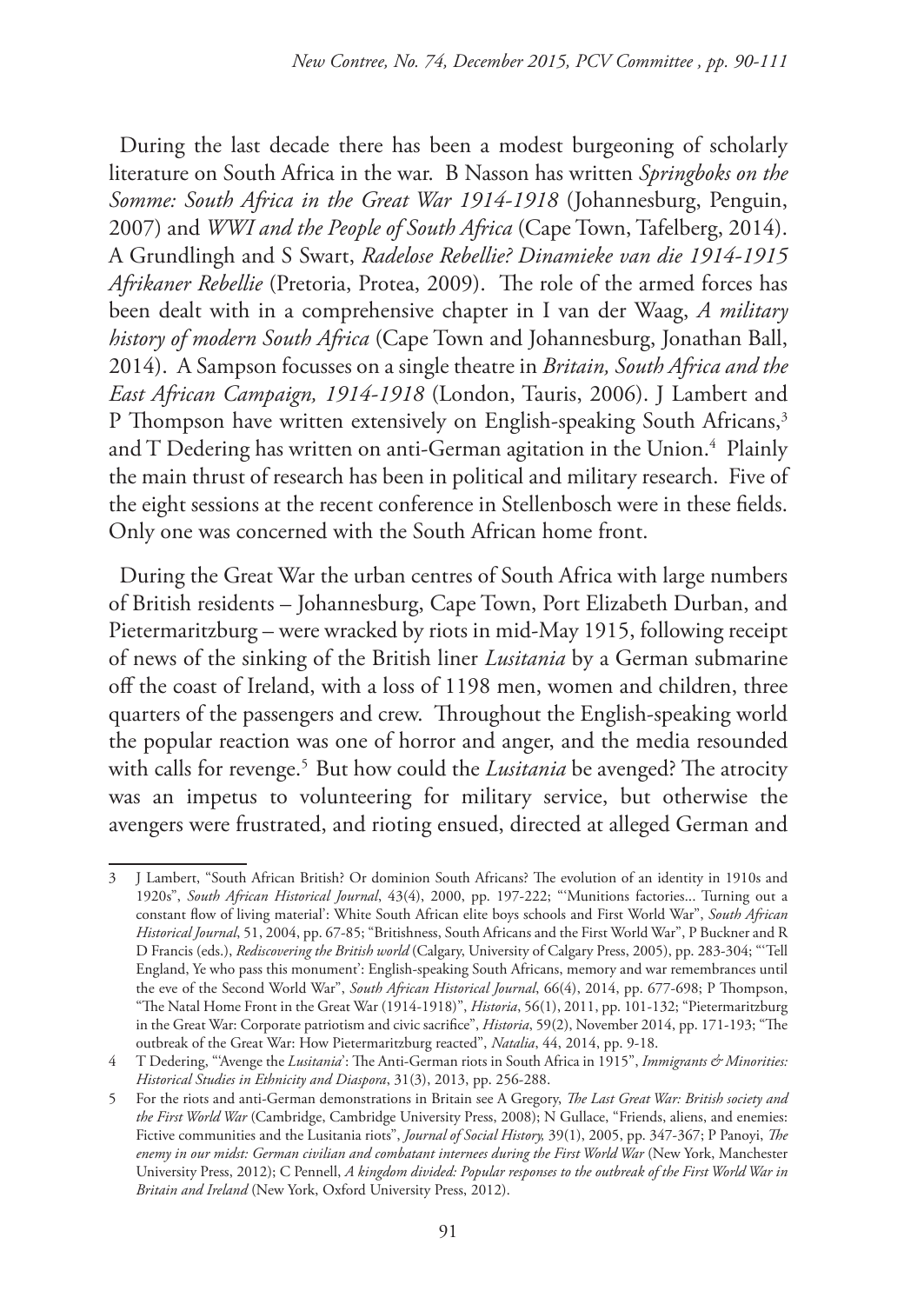German-connected businesses, causing much destruction of property, and intimidating persons of German extraction by the way. Britain followed by the Dominions had closed enemy businesses and curtailed trade with the enemy, and interned or deported enemy nationals at the beginning of the war. There were enough loopholes to give the avengers a target, and now they demanded the government eliminate them completely. This was the case in South Africa, where overzealous supporters of the Allied cause regarded the government of General Louis Botha and his South African Party as too lenient in matters of internment and contraband. Immediately the riots were over, indignation meetings demanded draconian enforcement, with the clear implication more violence would follow unless the government responded, which the government did.<sup>6</sup>

In Pietermaritzburg the riots on 13 May 1915 caused damage amounting to £19 282. Eighteen putative German businesses were wrecked. No one was injured, but Germans living in the city were cowed, and internees on parole and a few others were taken into custody and put in the internment camp at Fort Napier, on the outskirts of town. It was apparent that the ringleaders had not done their planning well, for most of the premises affected actually belonged to Britishers (as press and public commonly identified those subjects, conscious of their British origin and stock) and "naturalised" Germans, i.e. ones who had become British subjects. Not that the mistake made much difference to the leaders and the mob they led: the impact was what counted. Pietermaritzburg's European polity was English-speaking and thoroughly British in culture and outlook.<sup>7</sup>

<sup>6</sup> For the disturbances in South Africa see Union of South Africa, *Report of the Select Committee on Incendiarism*  (Cape Town, Cape Times, Government Printer, 1916, S.C. 7-1916); T Dedering, "'Avenge the Lusitania!'"; LWF Grundlingh, "Die Engelsprekende Suid-Afrikaners se reaksie op die uitbreek van die Eerste Wêreldoorlog" (MA, UOVS, 1977); "'n Aspek van die blanke Suid-Afrikaanse groepsverhoudinge tydens die Eerste Wêreld Oorlog: Anti-Duitse opstande, Mei 1915", *South African Historical Journal*, 12, November 1980, pp. 65-92. The riots are also described in different contexts in GG Bruss, "The impact of the First World War on the German communities in Natal" (MA, UND, 1981); AJ van Wyk, "Politieke woelinge in Natal 1910-1915" (PhD, UOVS, 1977).

<sup>7</sup> Narrative accounts of the demonstrations (or riots) 13-14 May in Pietermaritzburg appear in the local newspapers, viz Anon., "Anti-German demonstration in the city", *Natal Witness,* 14 May; Anon., "City unrest", 15 May 1915; Anon., "Night of riot", *Times of Natal,* 14 May; Anon., "Truce declared", 15 May 1915. Much more information is supplied by the evidence of M Barron, "The chief constable of Pietermaritzburg", *Report of the Select Committee on Incendiarism,* pp. 313-332 (hereafter his evidence is cited simply by name and page); and the reports of acting Deputy Commissioner RS Godley, CID District Commandant WE Earle, and acting District Commandant WW Fulford, South African Police, Natal; Sgt Robert Byres, Borough Police, South African Police Deputy Commissioner Natal, SAP files, File No. 2, Pietermaritzburg Archives Repository, KwaZulu-Natal Archives. All archival material cited in this article is in the KwaZulu-Natal Archives' Pietermaritzburg Archives Repository.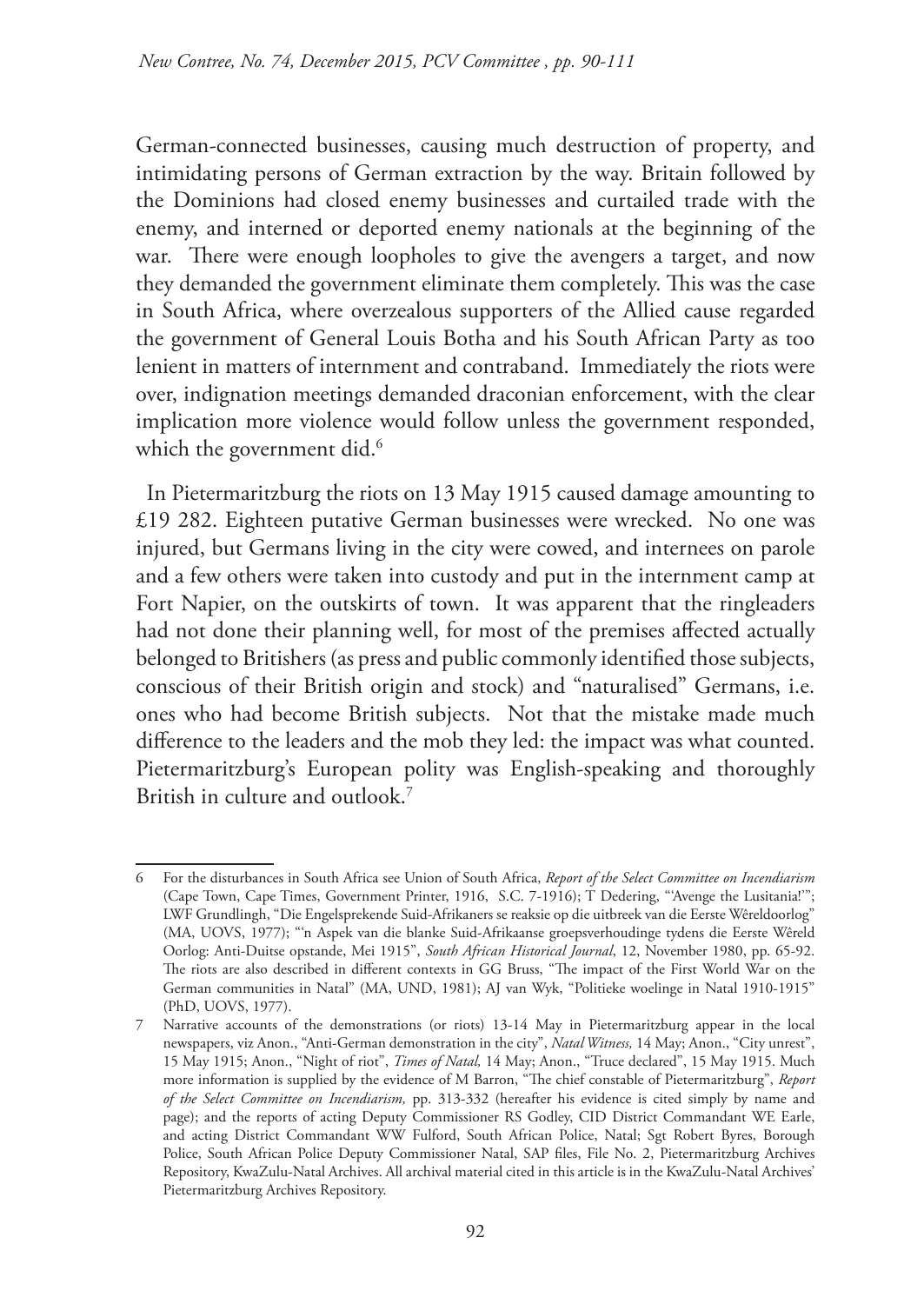The Union government sought in vain to bring leaders of the riots to justice, but in Pietermaritzburg, uniquely, citizens sought to bring subjects of the riots to justice. The public indignation meeting which established the "vigilance committee" to expose disloyalty to the British cause among residents of German extraction and to extirpate putative enemy aliens in their midst – "Wipe out the Vons", as one of the railway men put it. This article is an account of the Pietermaritzburg Citizens Vigilance Committee. Despite the vindictiveness inherent in its formation, it proved to be anything but a kangaroo court. Indeed, its brief career was something of a contretemps; and ultimately it proved to be a good thing rather than a bad one.

#### **Revenge by resolution**

 The public indignation meeting was held on the evening of Saturday, 15 May 1915.<sup>8</sup>

The atmosphere in town was still tense. A second riot had been narrowly averted the evening before. There was a rumour during the day that there would be a Union-wide strike, and of two trainloads (or two motor cars) of men descending on the City. At the police station "there were telephone messages from all over the place that they were coming out". Certain "Germans" were threatened, and the police put guards on their residences. The police paraded in the centre of town at six. Eleven detectives of the Criminal Investigation Department patrolled the streets, reporting on movements of the crowds which were now converging on the Town Hall for the meeting.<sup>9</sup>

The meeting was scheduled to begin at eight, but at half past seven there was standing room only, and a large number of people occupied the passage ways and remained outside the hall. There was an estimated 3 000 people – almost a third of the white population of Pietermaritzburg.<sup>10</sup> The Mayor thought it was the largest meeting ever held in the hall. The borough organist kept the crowd entertained with various airs, but "Tipperary" and "Rule Britannia"

<sup>8</sup> The main sources for the narrative of the meeting below are Anon., "Mass meeting", *Natal Witness,* 17 May 1915; Anon., "Saturday's mass meeting", *Times of Natal,* 17 May 1915.

<sup>9</sup> SAP 2, reports of RS Godley, p. 8; WW Fulford, p. 3; WE Earle, p. 4. M Barron, Evidence, *Report of the Select Committee on Incendiarism*, p. 325, who adds that telephone messages about further disturbances "kept the police in hot water for at least a fortnight".

<sup>10</sup> Europeans numbered 16 731 of the population of 34 881 in May 1918. Corporation of the city and Borough of Pietermaritzburg, *Corporation Year Book for the year ending July 31st* 1918 (Pietermaritzburg, P Davis, 1918), p. 47.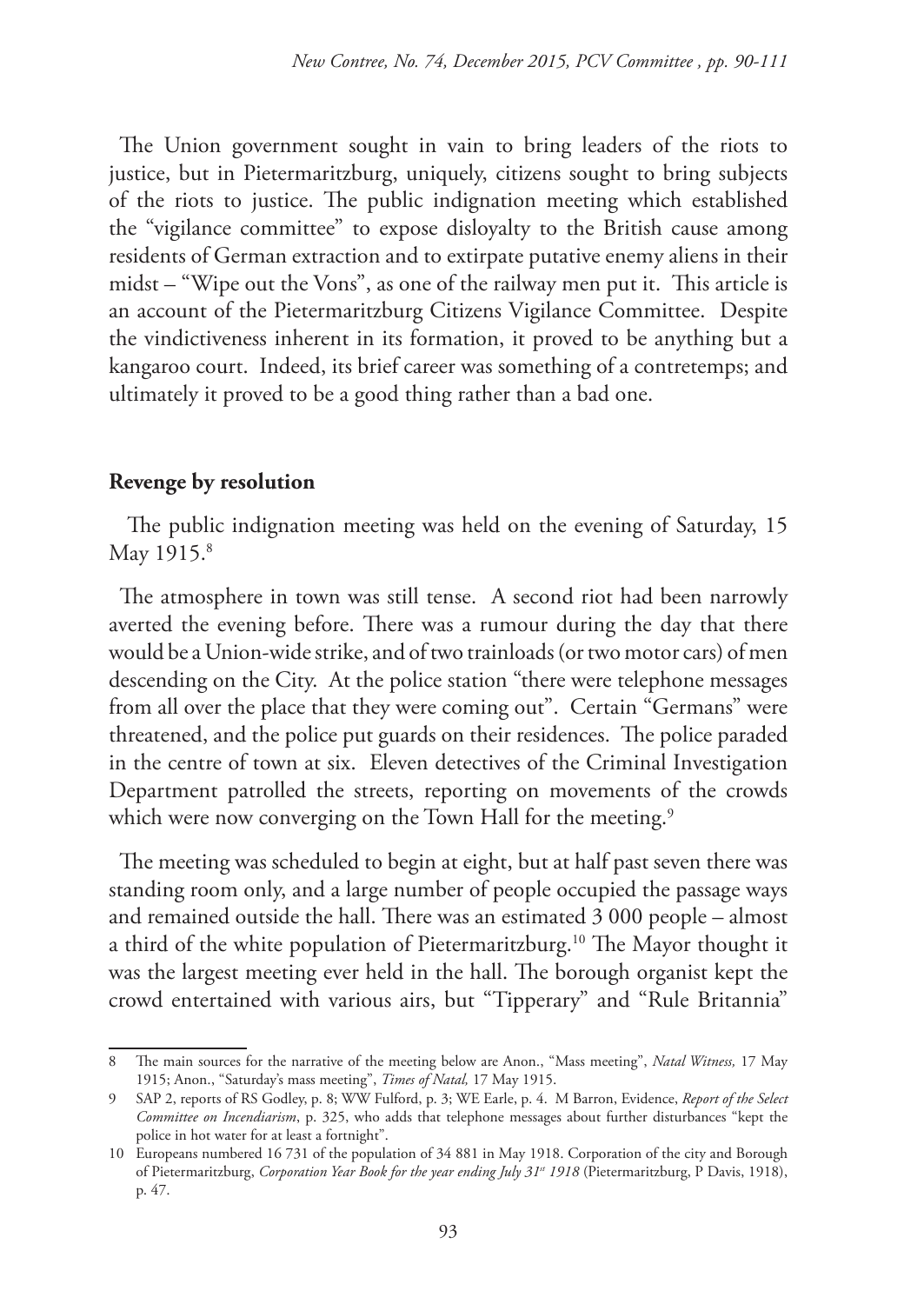were the ones most called for. There was a commotion when the sound of a big drum was heard, and about 300 railway men arrived. They had marched down Church Street (the main street) from the Railway Institute. They were greeted with loud cheers as they filed into the hall. There were no seats for their leaders, who pushed their way to the very front of the hall and sat down on the steps in front of the organ, overlooking the platform with rows of chairs reserved for the Mayor and Council and other worthies. They spread out a large Union Jack and set up a large painting of the *Lusitania*, with the words "Lest we forget" below it.

At ten to eight the Mayor led a procession of notables into the hall, and they took their seats on the platform. They included the Mayor, the Town Clerk, the Town Councillors along with the Chief Magistrate of the City, the Chief Justice of the Province, the Administrator's secretary and son (an attorney), and three colonels of the old colonial militia.

The Mayor, Percy Taylor, opened the proceedings, and it was not an easy task to manage a volatile audience, many of whom were excited and vociferous. (The *Witness* reporter described the meeting as "deeply serious", but also "very friendly and good-tempered", with a note of "hilarity".) He said that the demonstration had shown how they felt; and they had gone far enough. He read the requisition and said that resolutions would be presented. He read a telegram from the Minister of the Interior, with instructions that enemy subjects were to report to magistrates: all enemy subjects would be interned. "What about Von Gerard?" someone called. (Hans von Gerard was magistrate of the Umgeni divisional court.) All unnaturalised Germans would be interned, the Mayor replied. "Not good enough. Intern the lot", the voice said; they had not gone far enough, others behind added.

The Mayor changed the subject. The demonstrations (no one called them riots) had damaged not only German but British property – the Deputy Mayor's, for example – and in Durban the property of a large firm which would cost the British insurer £60 000. Whatever he said he was subjected to heckling and interruptions, and he changed tack abruptly. Were the actions on Thursday night British? No, they cried. He said he was pleased then that they were with him. Did they want to resort to German methods? No, they cried. He said that he was sure they would win the war, but they must do it with clean hands, with nothing to be ashamed of. He was completely sympathetic with the resolutions, and he did not believe any German should be employed in the public service.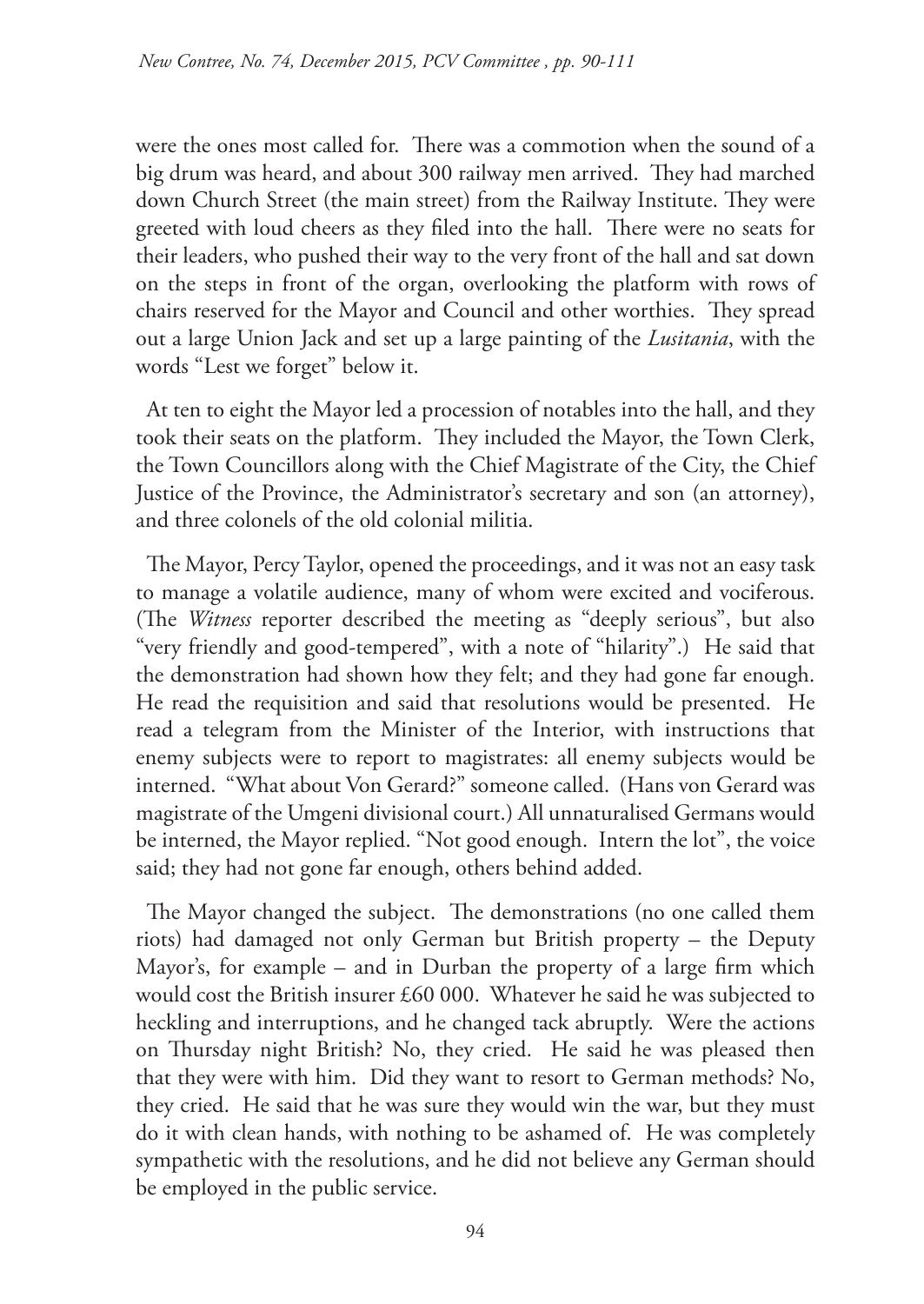Formal resolutions had been prepared in advance. John Maydon and Frederick Tatham, prominent men well known for their great patriotism, were also on the platform, and may have drafted them. Maydon and Tatham in turn spoke to the resolutions. Their speeches were florid and fiery, but measured, and went down very well, punctuated by "Hear, hear!", and loud applause, rounded off with *For he's a jolly good fellow!*11

Maydon read the resolutions. The first resolution denounced German atrocities and called on the authorities to intern or deport all Germans and to ban them from all business. The authorities could use their discretion with regard to colonial-born enemies, depending on their conduct. The second resolution called for stricter administration of internment camps. The third called for a stricter naturalization act. The fourth provided for the forwarding of the resolutions to the Prime Minister and Governor-General for transmission to the Imperial government. They were all passed unanimously.

Very different were the short, blunt resolutions proposed by the railway men's representatives.

The first demanded that the government dismiss all German and Austrian subjects, whether naturalised South Africans or not. Mr Hutchinson, the mover, said that they should be put in places where they could do no harm. There were loud cheers, the motion was seconded, and carried unanimously.

The second resolution demanded that the Pietermaritzburg corporation cancel all licences issued to Germans and Austrians, naturalised or not, at once. Mr Hirst, the mover, jocularly added that railway men did not have the gift of oratory; they left that to their old friend Mr Tatham. He thanked the Mayor for keeping order after the riot, but then said they expected a timely answer from the government to their resolutions, and if they did not get it, well, they were under Martial Law, and under Martial Law you could do as liked. His remarks were accompanied by cheers and laughter. Maydon seconded the motion, and the resolution was carried by acclamation.

<sup>11</sup> M Barron, Evidence, *Report of the Select Committee on Incendiarism*, p. 325. Archives of the Town Clerk, Pietermaritzburg (hereafter 3/PMB), 3/1/94: "Letter Book, 19 November 1914-21 September 1915", p. 537: Mayor to FS Tatham [15 May 1915]. Maydon was a member of parliament, and a staunch Unionist. Under the Colony he had been Minister for Railways and Harbours. Tatham was president of the Natal Branch of the League of Empire. He was a partner in the local law firm Tatham, Wilkes and Co., and had been instrumental in developing a residential area above the railway workshops (two roads were named Tatham and Wilkes). Both men were known as friends of the railway men.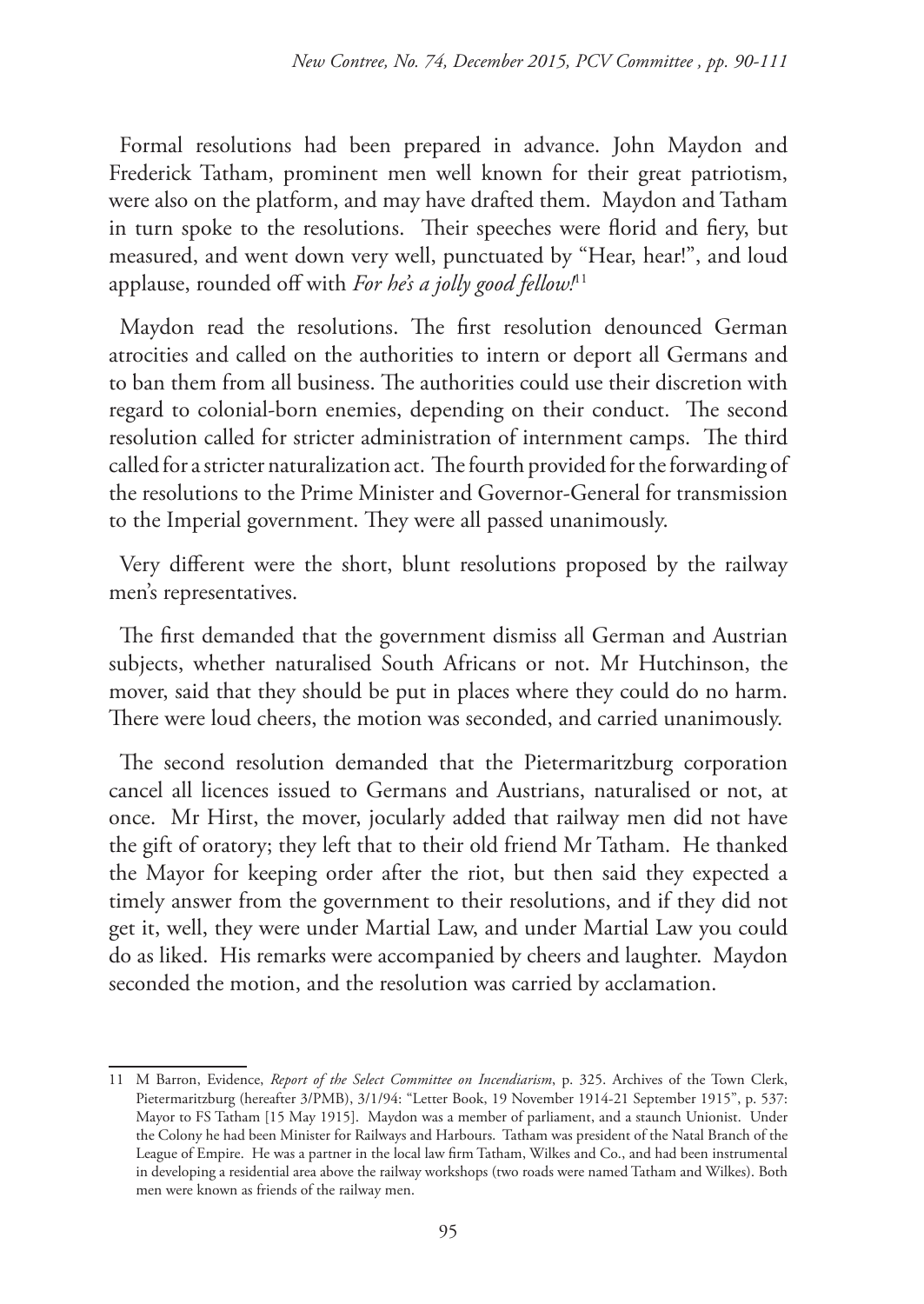The third resolution provided for the establishment of a Vigilance Committee in Pietermaritzburg, which would deal with any colonial-born enemy subject brought before it. It passed amidst cheers.

The fourth resolution demanded that German names of districts, railway stations, towns and even streets be replaced with more suitable ones. The mover, Mr [Tom] Howard, apologised for his hoarseness – he had shouted too much leading the riot on Thursday – and said that they should be replaced by good old English or Dutch names. German names should not be perpetuated in a true British colony. There was sedition in such places, and the only way to meet sedition was to take the gloves off. "Wipe out the Vons", he added, amid much laughter.

Finally, a fifth resolution demanded that the Corporation dismiss all enemy subjects in its employ, starting "from the top". The mover, JC Howard, said that the Town Council had let Germans take bread out of their mouths. Why not put a Britisher in the position of City Solicitor, instead of a German? He hoped that his resolution would be carried more than unanimously, by putting up two hands instead of one. There was much laughter. A man in the audience, Mr Horswell, asked to speak. He mounted the platform, and told them that the City Solicitor – AO Kufal, although he did not mention his name – had been born in Ireland of an English mother. What about his father, someone shouted. Did that make him a foreigner? Horswell returned to his seat. The resolution passed unanimously, with both hands.

The Mayor called for the playing of the Dead March from *Saul* in memory of the *Lusitania* victims, while a collection was taken for two businesses owned by citizens of neutral countries, whom the rioters had mistaken for Germans.

Almost as an afterthought the meeting passed a resolution congratulating General Botha on his capture of Windhuk, the capital of German South West Africa. Chief Justice Sir William Beaumont then thanked the Mayor for his tactful and resourceful handling of the meeting. He was cheered accordingly. The crowd sang the national anthem, and the meeting ended.

It was about 9.30, and the crowd dispersed in an orderly manner.<sup>12</sup> The railway men formed up and marched back to the Railway Institute, but before they got there they learnt that the police had arrested an engine driver and two bar maids who had been prominent in the riots and were now inciting a

<sup>12</sup> Pietermaritzburg Archive, KZN, SAP 2, Reports of RS Godley, p. 8; WW Fulford, p. 3 for times.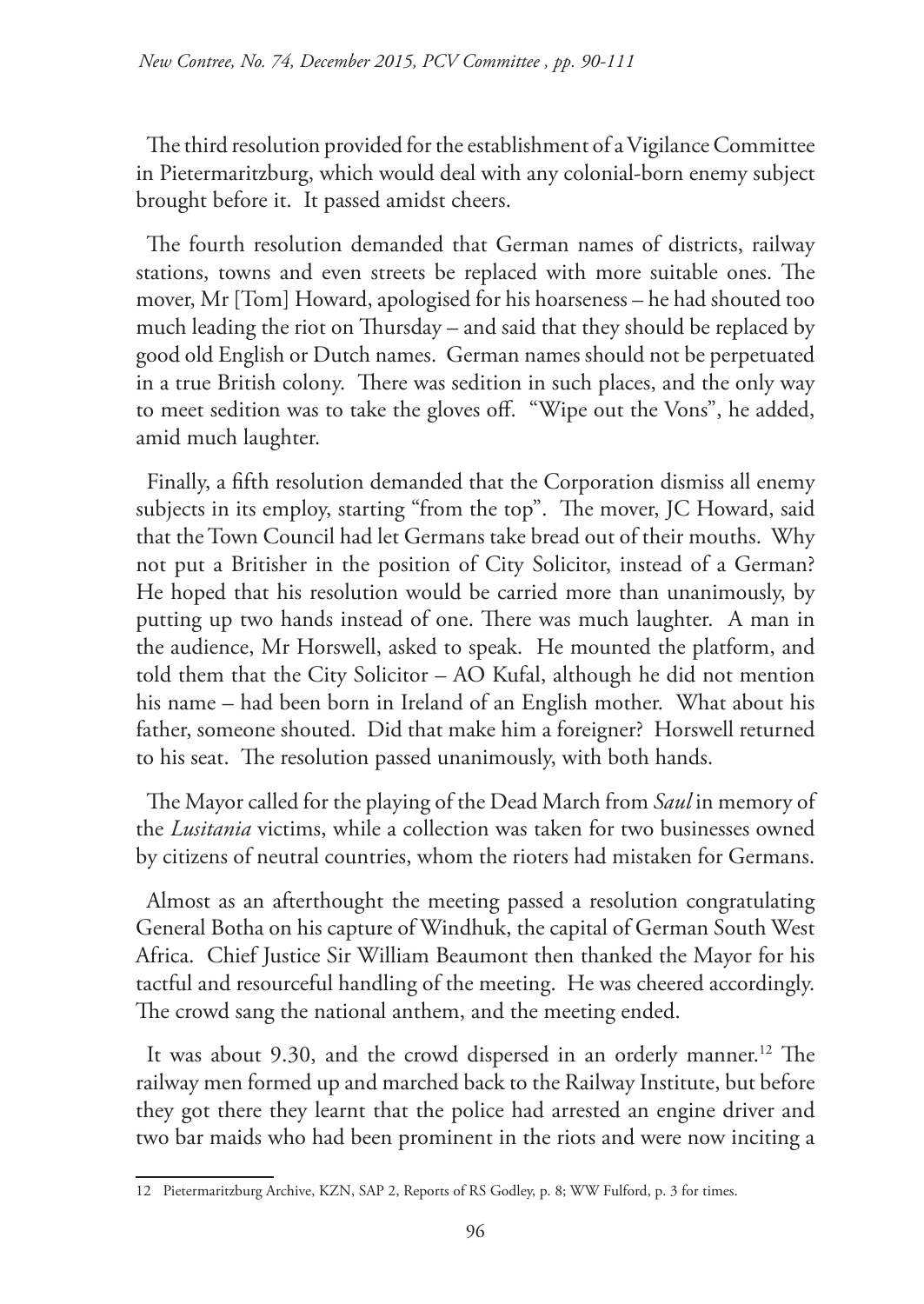crowd of 150-200 at a hotel in the centre of town. The police were informed that if the prisoners were not released they would march back into town and start a disturbance: they said that they had given their word at the public meeting that there would be no further disturbance or destruction of property and they had adhered to it, but they looked upon the arrests as a reflexion on their word. The police let the three go with a warning. At midnight all was quiet, and half an hour later the police returned to quarters.<sup>13</sup>

On Sunday the SAP were on stand-by at their barracks from 8 to 10.30 p.m.14

The importance of the railway men in the demonstrations is unique to Pietermaritzburg.15 The large workshops and yards provided a disproportionate number of workers relative to other centres.16 The railway workers were not regarded as a settled part of the community.17 It was evident from their behaviour that they knew that they had power which the police could do little to check.18 The Town Council and local clergy publicly deprecated the rampage and destruction, and the press, although apologetic, did likewise;<sup>19</sup> but the moral guardians had to rely on the police. Railway men had led the riot on Thursday, and they had spared the city more violence by their forbearance on Friday. The railway men agreed to give the government time to act, but they also made it clear that, if the government did not do what they wanted in that time, they would not hesitate to resort to violence again.<sup>20</sup>

<sup>13</sup> Anon., "Mass meeting", *Natal Witness,* 17 May 1915; SAP 2, Reports of RS Godley, pp. 8-9; WW Fulford, pp. 3-4.

<sup>14</sup> Pietermaritzburg Archive, KZN, SAP 2, Reports of RS Godley, p. 9; WW Fulford, p. 4.

<sup>15</sup> *Report of the Select Committee on Incendiarism*, p. xv.

<sup>16</sup> For a description of Pietermaritzburg at this see the Pietermaritzburg section of *The Natal Directory for 1915* (Pietermaritzburg, P Davis, 1914); J Raybould, "Colonial capital to provincial centre, 1904-1912", pp. 90- 93; C Torino, "Industrialisation 1838-1987", pp. 144-145, J Laband and R Haswell, (eds.), *Pietermaritzburg: 1838-1988. A new history of an African* city (Pietermaritzburg, University of Natal Press and Shuter & Shooter, 1988). Archives of the Magistrate, Pietermaritzburg, Correspondence 1/PMB 3/1/1/2/2, 1/6: Draft Report for year ended 31<sup>st</sup> December 1915, Section C.

<sup>17</sup> M Barron, Evidence, *Report of the Select Committee on Incendiarism*, p. 322.

<sup>18</sup> M Barron, Evidence, *Report of the Select Committee on Incendiarism*, pp. 315, 316; SAP 2, Reports of RS Godley, pp. 4, 5; WW Fulford, pp. 3, 4, 5. See also *Report of the Select Committee on Incendiarism,* pp. xv, xxii.

<sup>19</sup> PH Taylor and RS Godley, "Keep cool! Appeals to the public"; Anon., "A conference"; FS Natal et al, "A further appeal. From the city clergy", *Natal Witness,* 15 May 1915; PH Taylor and RS Godley, "An appeal", *Times of Natal*, 14 May; FS Natal et al, "For law and order: A further appeal", 15 May 1915; Pietermaritzburg Archive, KZN, SAP 2, RS Godley, Report, pp. 3-4.

<sup>20</sup> See and cf Anon., "City unrest", *Natal Witness*, 15 May 1915; Anon., "Railway meeting", 18 May 1915; Anon., "Truce declared", *Times of Natal,* 15 May 1915; M Barron, Evidence, *Report of the Select Committee on Incendiarism*, p. 326; Pietermaritzburg Archive, KZN, SAP 2, Reports of RS Godley, pp. 6, 9, and WW Fulford, p. 4.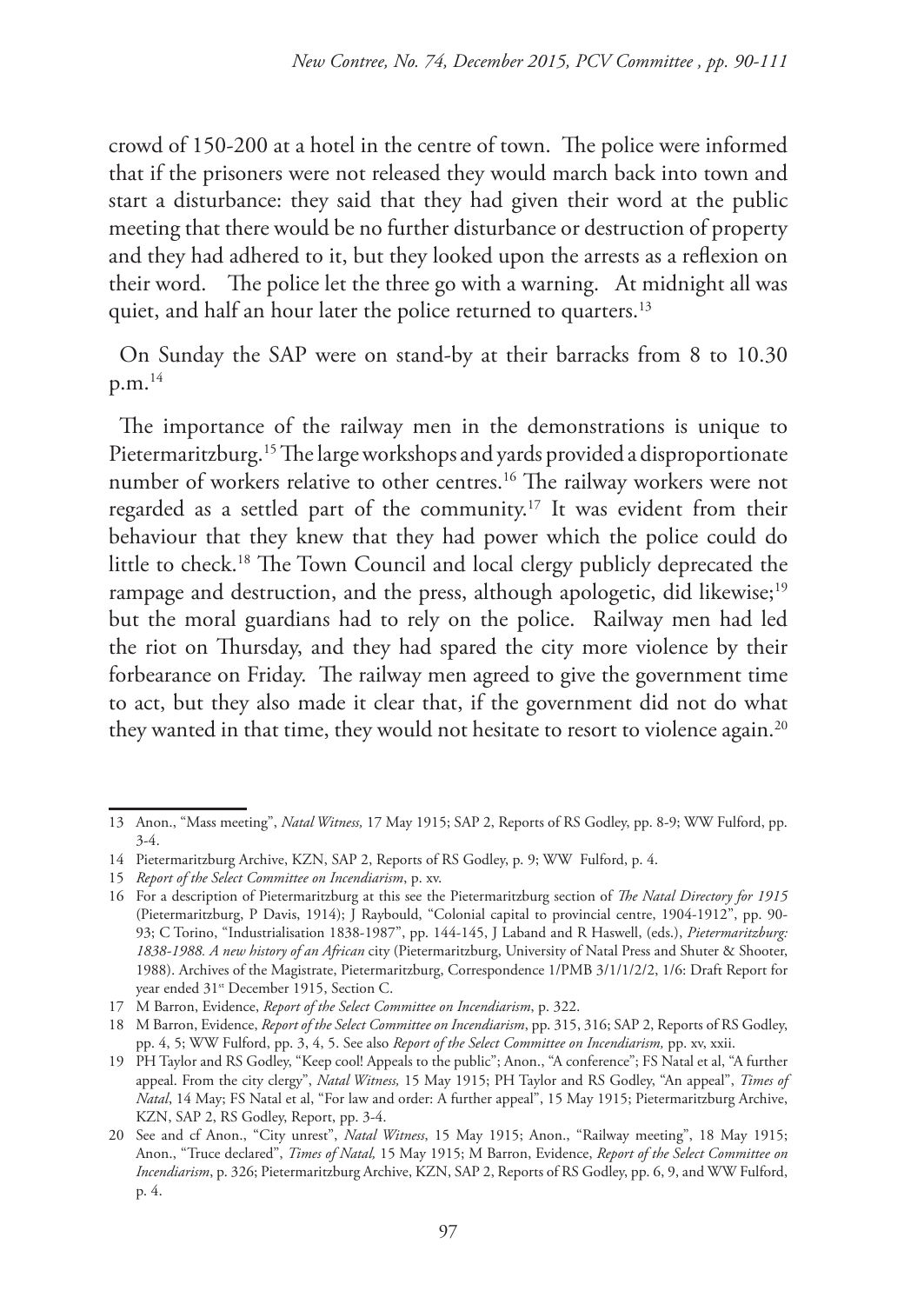### **The Vigilance Committee**<sup>21</sup>

On Monday, 17 May the Mayor telegraphed the resolutions of the public meeting to the Prime Minister, and separately the one congratulating him on the occupation of Windhuk.<sup>22</sup> The Chief Magistrate registered enemy aliens still at large for internment.<sup>23</sup> That morning the Town Council held an emergency meeting.<sup>24</sup> Also present was a delegation consisting of Maydon, AE Hirst and GB Anderson, representing railway men, and Colonel Weighton. The Mayor reported that he had wired the resolutions to the government. A telegram from the Minister of Posts and Telegraphs and Public Works, Sir Thomas Watt, on the maintenance of law and order, was read, and the Mayor was instructed to reply. A message from the acting Chief Magistrate informed the meeting that a telegram had been received from the Minister of the Interior, instructing him to assure the public that enemy aliens would be interned as soon as arrangements were made for their accommodation.

The purpose of the meeting was to implement the resolutions of the public meeting. The formal resolutions having been directed and dispatched to the government, there was nothing further for the council to do in respect of them. This left the railway men's five resolutions. Two of these fell away. The one demanding the government dismiss enemy employees was superfluous, for such action had already taken place. The other, demanding the change of place names, was simply impracticable at the national level, impossible at the provincial level (the government lacking competence), and otiose at the local level, for Pietermaritzburg had no offensive German place names. The other three, namely, 1) the cancellation of licenses to Germans and Austrians, naturalised or not; 2) the dismissal of all enemy employees, starting "from the top"; and 3) the appointment appoint a Vigilance Committee to deal with enemy subjects brought before it, remained for the council's immediate action. Over the weekend those who had been prominent in the demonstration had compiled a list of known or suspect Germans in town

<sup>21</sup> This account of the Vigilance Committee's meetings and actions, unless otherwise indicated, is based on 3/PMB 9/3: "Minutes of Vigilance Committee – Re Anti German demonstrations".

<sup>22</sup> Pietermaritzburg Archive, KZN, 3/PMB 7/1/94, pp. 545 and 550-555, Mayor to Prime Minister, 17 May 1915. "Congratulations to General Botha", *Times of Natal,* 17 May 1915.

<sup>23</sup> Pietermaritzburg Archive, KZN, 1/PMB 3/1/1/2/9: Interior to Chief Magistrate, telegrams, 18 May 1915, and Circular 42/15 (10/Z/24) to magistrates, 18 May 1915. Acting Chief Magistrate, Pietermaritzburg, "Notice. To all enemy subjects", *Natal Witness,* 17 May 1915. Anon., "General call by the magistrates" and "At the city office", *Times of Natal,* 17 May 1915.

<sup>24</sup> The account of the Town Council's special meeting below is based on Pietermaritzburg Archive, KZN, 3/PMB 1/1/9: "Town Council Minutes 1911-1921", p. 408: Minutes of the Special Meeting 17 May 1915. Anon., "Council's action", and Anon., "Vigilance committee formed", *Natal Witness*, 18 May 1915.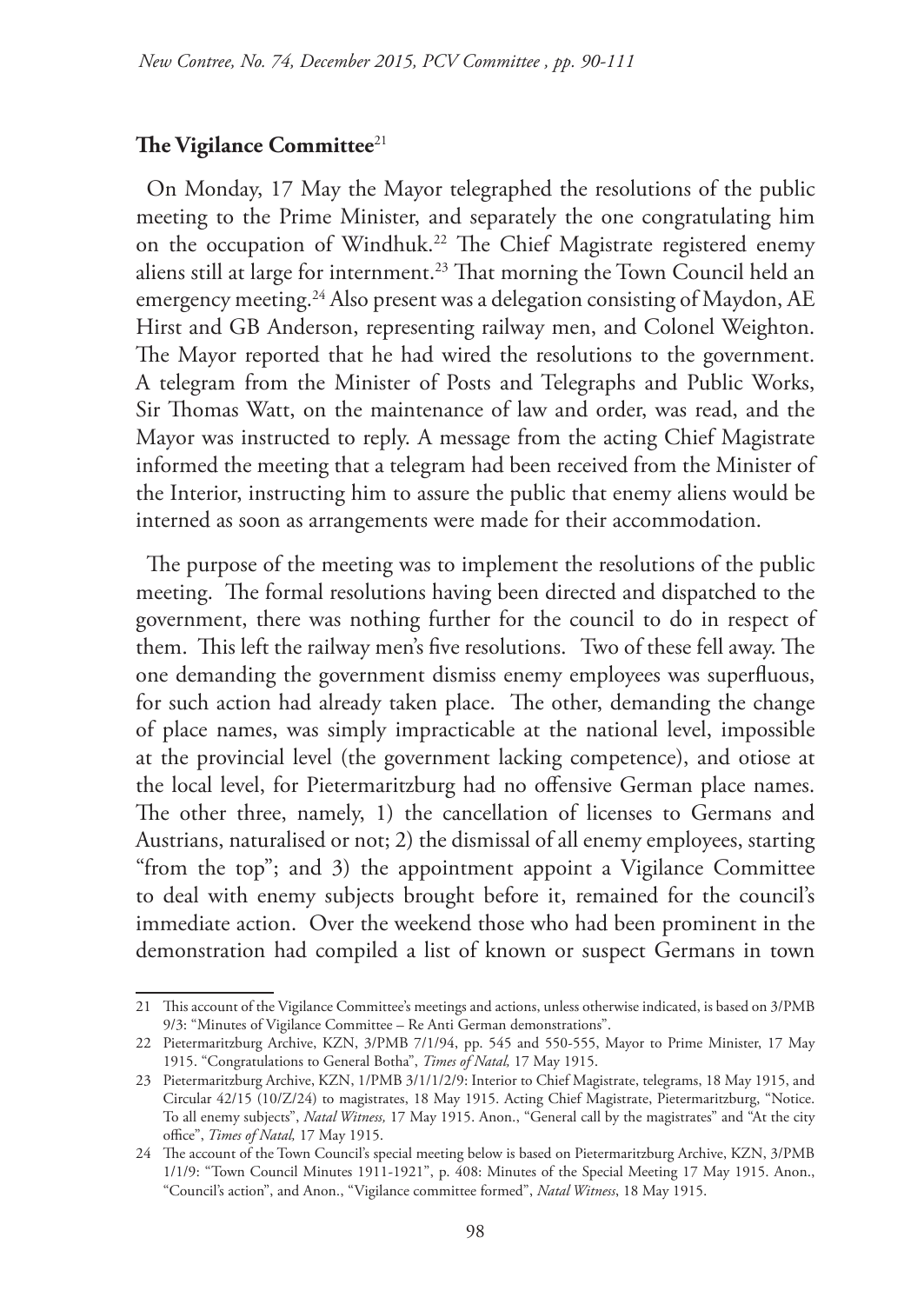with a view to taking legal action for their dismissal from public service, local bodies and businesses.25

The Vigilance Committee was to consist of four councillors, four representatives of the railway men, and four representatives of the public. The councillors were the Mayor and Deputy Mayor and Councillors WJ O'Brien and D Paton; the railway men's representatives were Anderson, Hirst, JC Howard, and EW Young; and the representatives of the public were Maydon, Tatham, DF Forsyth (chairman of the Chamber of Commerce) and Colonel Weighton. The first meeting of the Committee would take place that very evening.

The railway men apparently planned another procession, led by a band, on Monday evening, but Maydon intercepted them at the railway gates at five o'clock, and told the assembled men that it was not a good idea; it would bring out a crowd of the wrong sort of people. He told them what was being done in connexion with the public meeting's resolutions: the Town Council had held a special meeting that morning and discussed them, and decided that because of certain legal points, they would be referred to the Vigilance Committee. AE Hirst, who was also on the Vigilance Committee, concurred with Maydon, and GB Anderson counselled patience and control. The men decided unanimously to abandon the march, and dispersed with cheers for Maydon.<sup>26</sup> Even so, that evening the police were ready, as at the weekend, from six to ten.<sup>27</sup>

At eight o'clock Monday evening the Vigilance Committee held its first meeting in the Council Chamber of the Town Hall. The Mayor was elected to the chair. The Town Clerk was secretary. The quorum was fixed at seven. The Committee decided that the press should be admitted to the first part of the meeting, when matters of public importance were discussed, but not the remainder of it, when enquiries would be made and confidential business conducted. The secretary produced a draft programme, to which the Committee agreed, providing:<sup>28</sup>

That all persons of German, Austrian or Turkish descent for the past two generations be invited by advertisement to submit a statement to the secretary

<sup>25</sup> Anon., "After the Riots", *Natal Witness*, 18 May 1915.

<sup>26</sup> Anon., "Railway Meeting", *Natal Witness*, 18 May 1915.

<sup>27</sup> Pietermaritzburg Archive, KZN, SAP 2, Reports of RS Godley, p. 9 and WW Fulford, p. 4.

<sup>28</sup> Anon., "Vigilance Committee", *Natal Witness*, 18 May 1915 paraphrased in Pietermaritzburg Archive, KZN, 2 PMB 9/3: Minutes of the Vigilance Committee, 17 May 1915, p. 1.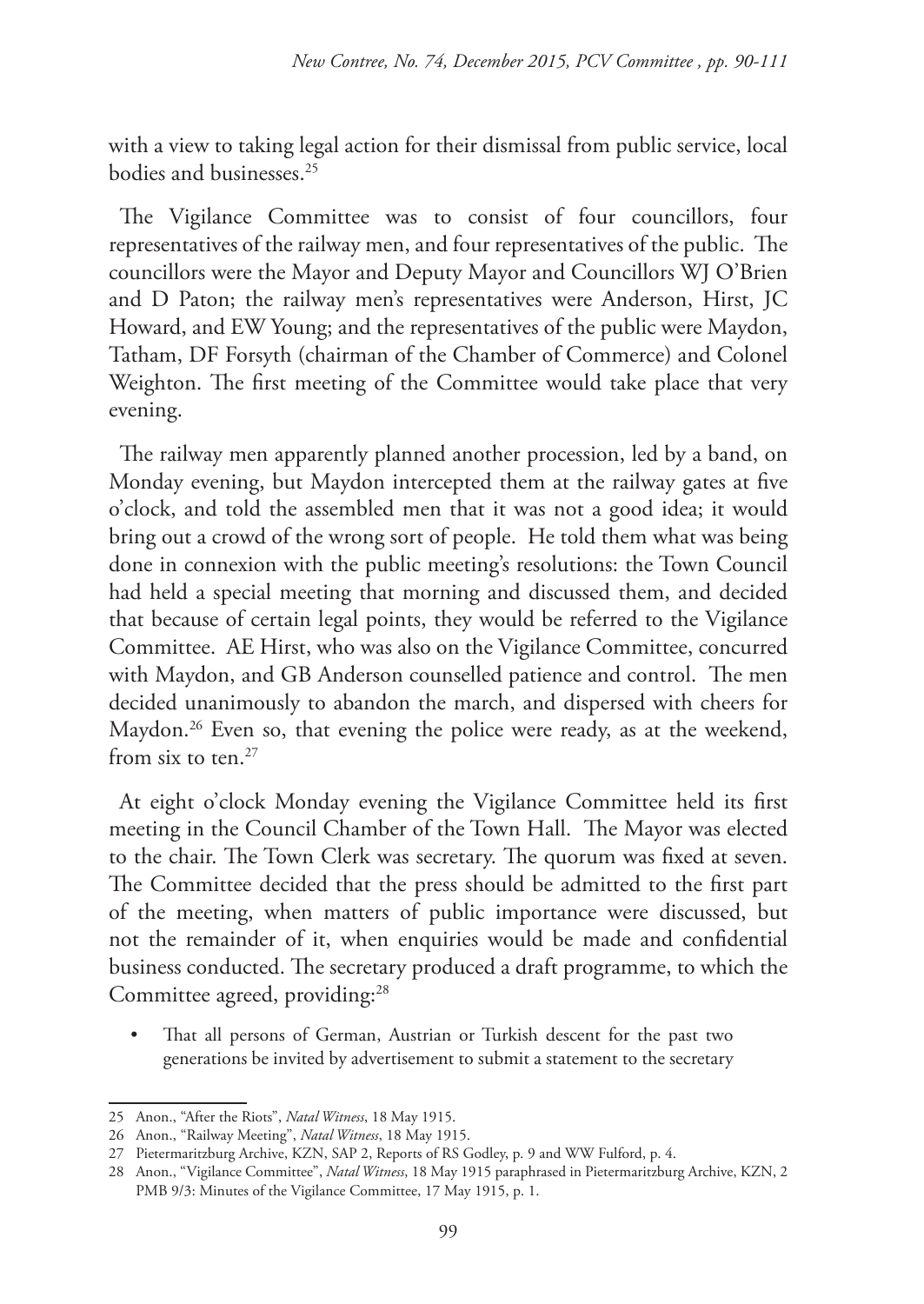giving the full particulars of their antecedents, including those in Government and municipal employment. After enquiry by personal examination or otherwise the committee, if satisfied, to issue a certificate that it is satisfied with the bona fides of the applicant.

• The decision of the Committee of the bona fides of the applicants to be final.

The first item the Committee considered was the cancellation of all licences to Germans and Austrians, naturalised or not. The Town Clerk had ordered the corporation licensing officer to prepare a list of such licensees that morning.<sup>29</sup> The question arose whether indeed the Committee had the power to exclude aliens. After all the Committee was not a recognised official body; it was the creation of a public meeting.30 Tatham resolved the question by moving:31

That as it appears that existing trading licences cannot be legally cancelled, this Committee is of opinion that so far as the law allows, enemy subjects should be prevented from trading.

That this Committee affirms the principle that with a view to supporting British subjects, it should be the policy of the Union to restrict trading facilities to British subjects.

After more wrangling the Committee passed the resolutions separately, and did not return to the matter of trade again. (There is no record of the Town Clerk's reporting whether or not any Germans or Austrian actually had licences.)

The Mayor offered a letter he had received from one WH Whittaker, which drew the committee's attention to a statement made by someone at the public meeting that enemy subjects were persecuting naturalised Germans. Whittaker hoped that the meeting's resolutions would not be made to apply to them. The Committee could not recollect the statement, and requested Whittaker furnish details.32

<sup>29</sup> Pietermaritzburg Archive, KZN, 3/PMB 3/1/94, p. 549: Town Clerk to Licensing Officer, 17 May 1915. Probably the information was to hand, for two months earlier the chief magistrate had furnished a report on enemy firms (alien and naturalised) to the commissioner for enemy subjects (1/PMB 3/1/1/2/9: 267/14, CM to CES, 6 Mar. 1915); the magistrate gave some names but no addresses, but presumably he had complete information, more than likely supplied by the local authority.

<sup>30</sup> See the comment of the acting chief magistrate to the secretary for the interior 25 May 1915 (Pietermaritzburg Archive, KZN, 1/PMB 3/1/1/2/9).

<sup>31</sup> Pietermaritzburg Archive, KZN, 3 PMB 9/3: Minutes of the Vigilance Committee, 17 May 1915, p. 2.

<sup>32</sup> Pietermaritzburg Archive, KZN, 3/PMB 1/1/94, p. 555: Town Clerk to WH Whittaker, 18 May 1915. The newspaper reports of the meeting contain no statement of the sort.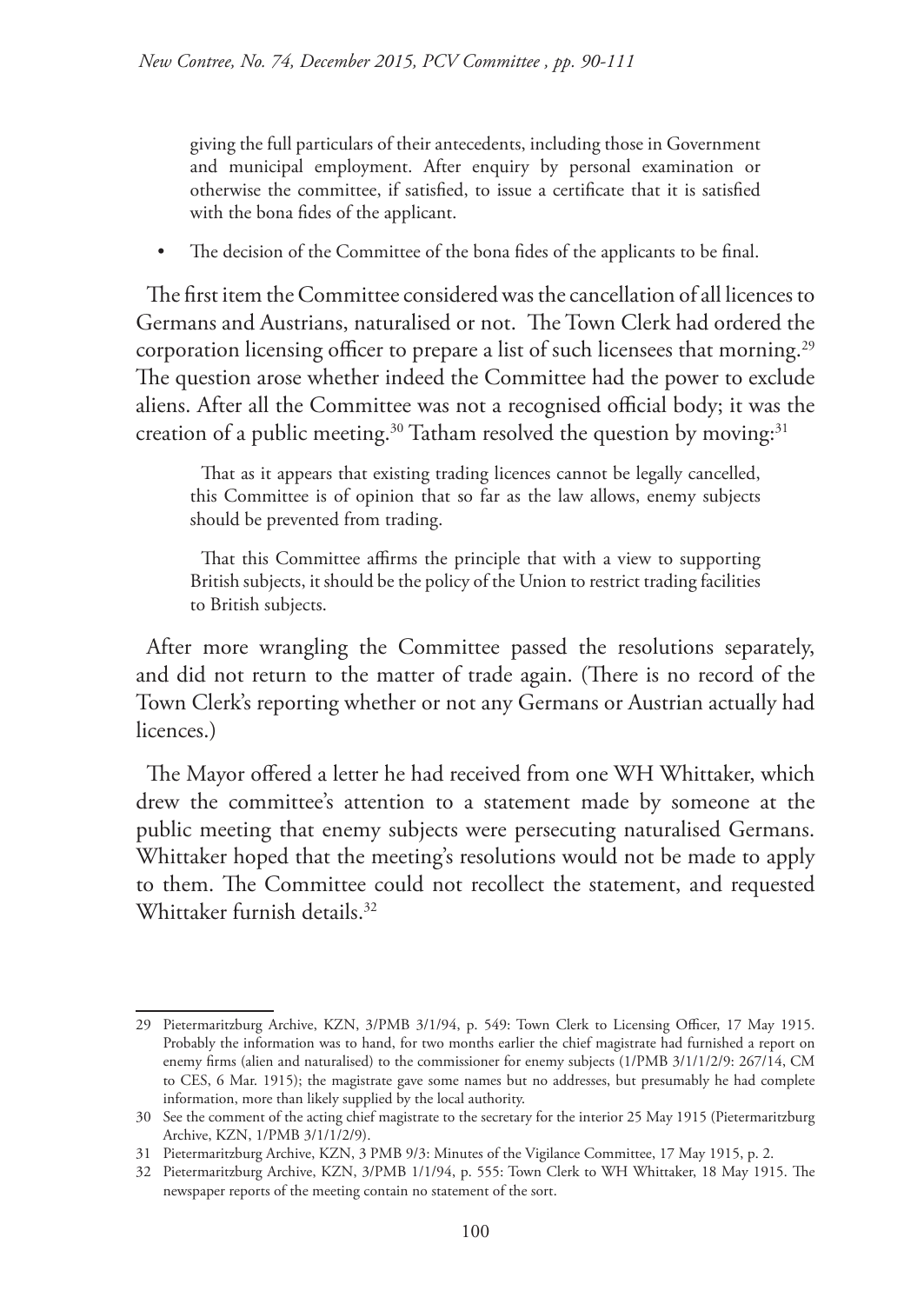The Committee proceeded "in camera". The Mayor explained that a Mr Schriever was waiting outside the chamber to be interviewed. He was admitted, and told the Committee that a railway employee named Dolphin had informed him that his name was on "the list" and his house was to be destroyed. He asked for protection. His father had been naturalised, and he himself was English-speaking and British in sentiment. The Committee accepted his bona fides. The railway men's representatives denied that there was a list. They assured Schriever that as far as the railway community was concerned he need fear no trouble.

The Committee took up the railway men's resolution, that the corporation dismiss all enemy subjects in its employ, starting "from the top". The Town Clerk reported on city employees of German and Austrian and Turkish descent, and the Committee resolved that AO Kufal, the City Solicitor, and David Nordwald and AE Behrens of the Electric Light Department be invited to attend the next meeting. In addition, certain railways employees of German descent, who were reported to have been suspended, were also invited to attend.

Maydon asked the secretary to retain the money collected at the public meeting, for he had heard disquieting reports about the Swiss baker WA Shinke and would make enquiries about him and report.

Finally, perhaps reflecting on and making inferences from the above matters, the Committee passed another resolution:<sup>33</sup>

That persons in possession of information as to enemy subjects whose cases should be investigated by the Committee be requested to furnish the Committee with such information either personally or in writing. Anonymous communications will not be noticed.

On Tuesday evening the Committee began by approving the form of a certificate of loyalty. Certificates would be issued to persons whom it examined with whose bona fides it was satisfied. The matter of how to proceed with the examinations was not so easy. AE Hirst, one of the railway men, moved:<sup>34</sup>

That due notice be given of anyone who is to be examined by the committee, and an invitation extended to those who desire to give evidence for or against the party to be examined.

<sup>33</sup> 3/PMB 9/3: Minutes of the Vigilance Committee, 17 May 1915, p. 4.

<sup>34</sup> 3/PMB 9/3: Minutes of the Vigilance Committee, 18 May 1915, p. 1.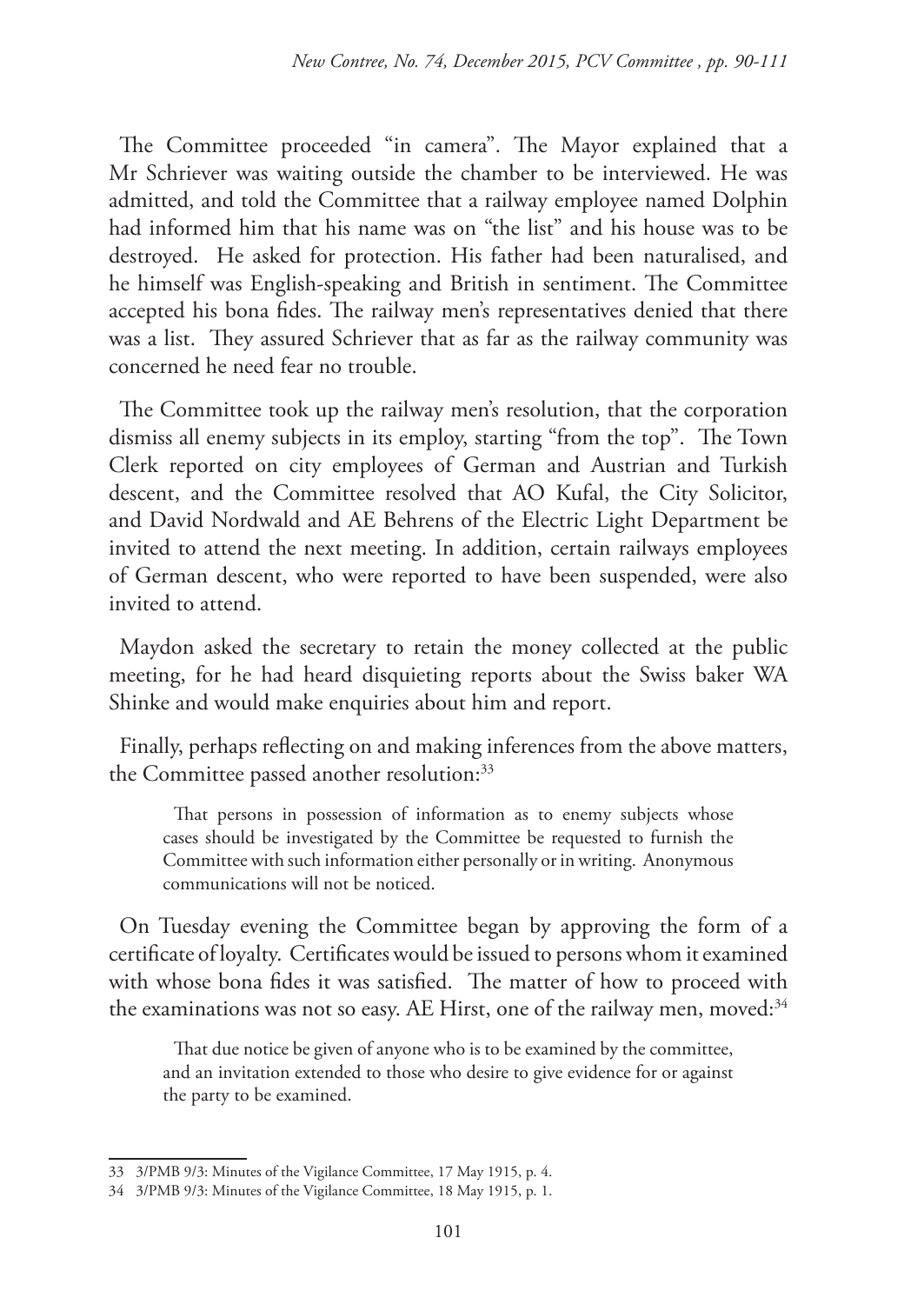Councillor Paton protested that Hirst's motion was unfair. It would encourage people to bring up gossip going around town. (Paton was the only councillor who had tried to stop rioters on Thursday.<sup>35</sup> Chamber chairman Forsyth said that if they were not satisfied with a person's explanation they could make further inquiries. Deputy Mayor Sanders said that the committee, which was self-constituted, could not infringe the law, even if the public acquiesced. Tatham then pointed out that the publication of a person's name without his consent might constitute a libel against his bona fides, and the members of the Committee severally might find themselves with actions for damages! He moved:<sup>36</sup>

That in cases where the Committee desires further information about any particular person, whose case is under consideration, the person concerned should be asked for his consent to this Committee publicly advertising for anyone who desires to say anything to appear before the Committee for the purpose.

Hirst withdrew his motion, and Tatham's was carried unanimously.

Paton referred to the tittle-tattle going on over the telephone about certain residents' parentage. There was a good deal of intimidation going on, both by phone and by anonymous letters: it should be stopped. Councillor O'Brien agreed. The press was asked to publish a request for people to stop, at least until the Committee finished their business. Anderson protested that Paton's remarks should not be directed at railway men; most of them worked in localities where they could not get to a telephone. Paton replied he was not making insinuations against them. There was a momentary slack in the discussion, and the Mayor asked the press to leave.

### **Certification of loyalty**<sup>37</sup>

From this point on the Vigilance Committee conducted its business "in camera", and matters will be treated topically rather than chronologically.

The object of the Vigilance Committee was to determine the bona fides of "enemy subjects" in terms of the resolutions passed at the public meeting. Evidently "bona fides" meant an unfeigned and manifest loyalty to the Allied

<sup>35</sup> Pietermaritzburg Archive, KZN, SAP 2, RS Godley, Report, p. 4.

<sup>36</sup> Pietermaritzburg Archive, KZN, 3/PMB 9/3" Minutes of the Vigilance Committee, 18 May 1915, p. 2.

<sup>37</sup> From this point Pietermaritzburg Archive, KZN, 3/PMB 9/3 contains no more press cuttings. The private business of the Committee is related concisely (and drily) in the typescript minutes of the Town Clerk.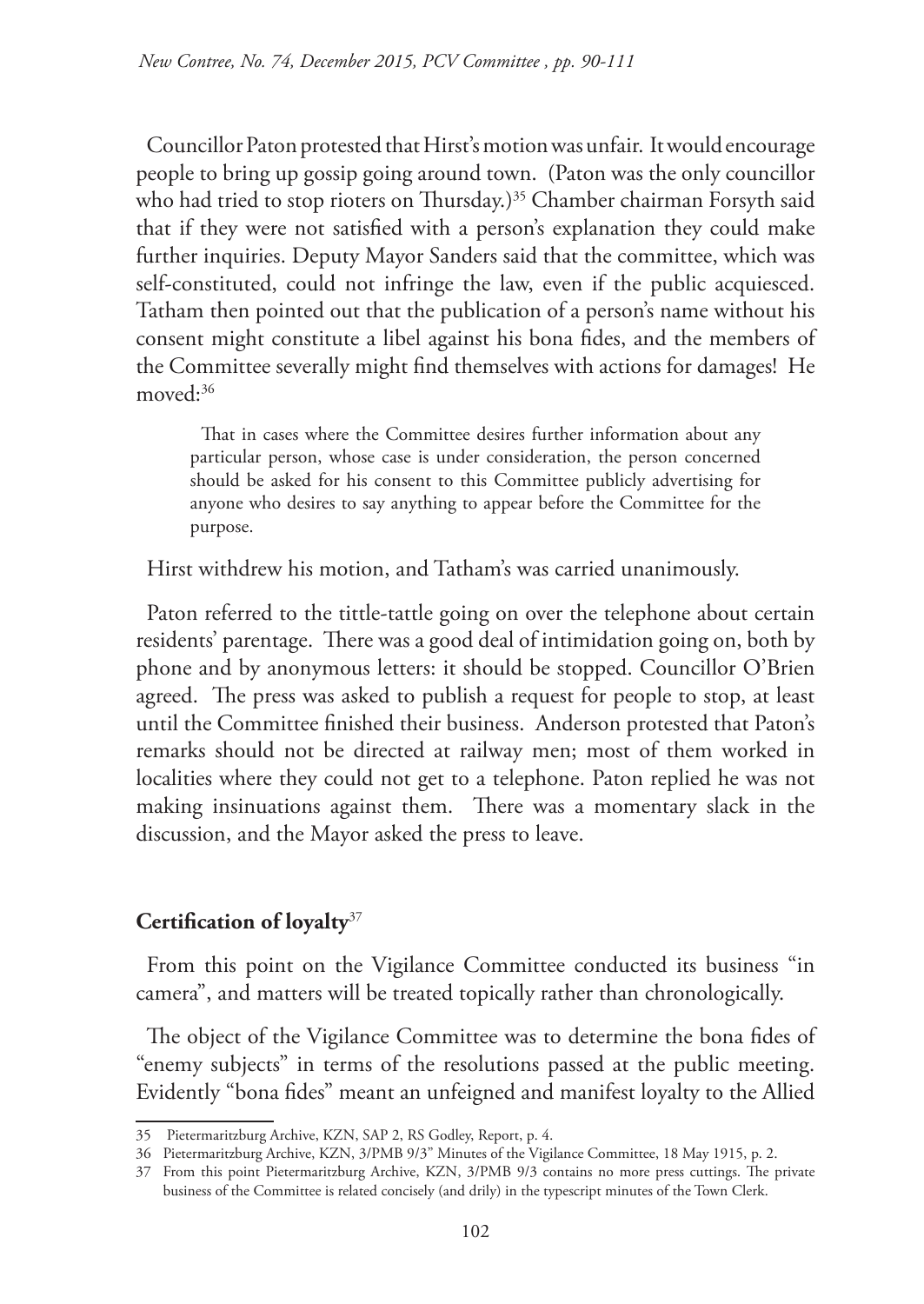cause. The resolutions did not define "enemy subject", but the meaning was fairly obvious: principally immigrants, including those who had been "naturalised" as British (or Union) citizens by application and oath, and their colonial-born offspring. Several leaders and letters in the press were of the once-a-German-always-a-German type, implying no such German's loyalty could be trusted.38

All enemy nationals had been interned by the government at the beginning of the war. Those subsequently paroled or otherwise spared incarceration were now obliged to register with local magistrates on Monday 17 May and were interned again. The district, which included the borough, was hardly teeming with enemy nationals – the magistrate registered thirteen, nine of whom had been on parole.<sup>39</sup>

The committee's procedure was clear enough. A public notice invited those "naturalised" (or not) Germans, Austrians and Turks to apply to the committee, which would interview them. With the consent of the individual concerned another notice would invite presentation of evidence at a second interview, and then the Committee would decide on the man's bona fides and issue (and publish) a certificate of loyalty.

Not everyone who was suspected of being disloyal appeared before the committee. Some Individuals and businesses simply advertised their loyalty by letter or notice in the press and considered that sufficient.<sup>40</sup> Most of those whose property had been attacked by rioters did appear before the committee, for, as Tatham pointed out, their disloyalty might be inferred from the fact of attack. There were two cases where buyers of businesses which had been attacked sought certificates of loyalty as a kind of insurance.<sup>41</sup>

<sup>38</sup> An Austrian in common parlance was a subject of the Dual Monarchy, Austria-Hungary. None was identified in Pietermaritzburg.

<sup>39</sup> See the list in Pietermaritzburg Archive, KZN, 1/PMB 3/1/1/2/9: Acting Chief Magistrate to commandant SAP, 22 May 1915. Twenty-one persons had been interned in September 1914, of whom the magistrate recommended that only two be detained and seventeen paroled (Pietermaritzburg Archive, KZN, 267/1914: ACM to Secretary for Defence, 28 September 1914). Many who were reinterned were reparoled (Pietermaritzburg Archive, KZN, 147/17: CM to CES 2 March 1917).

<sup>40</sup> Compare L Ludwig, "German woman disgusted", *Natal Witness*, 14 May; EW Venner, "No room for hate", 17 May; B Henrichs, "Let'em all come", 19 May, and several "Disclaimers", 17-19 May 1915; Anon., "Rumours denied"; L Ludwig, "Regret and disgust", *Times of Natal*, 14 May; Anon., "Amusing features of the riots"; AJ Voller, "Not a German", 17 May 1915.

<sup>41</sup> The practice of certification of businesses was something the Committee seems to have wished to avoid, as Tatham indicated when he moved for suspension. Such certification was commonplace in Johannesburg and other centres – cf the *Report of the Select Committee on Incendiarism*, p. xi and particularly the evidence of H Beamish in pp. 287-313 passim. T Dedering, "Avenge the *Lusitania*", pp. 262-263, refers to a network of boycott organisations in other centres as "vigilante committees". He does not elaborate, nor does he mention the Pietermaritzburg Vigilance Committee which was not a boycott organisation at all.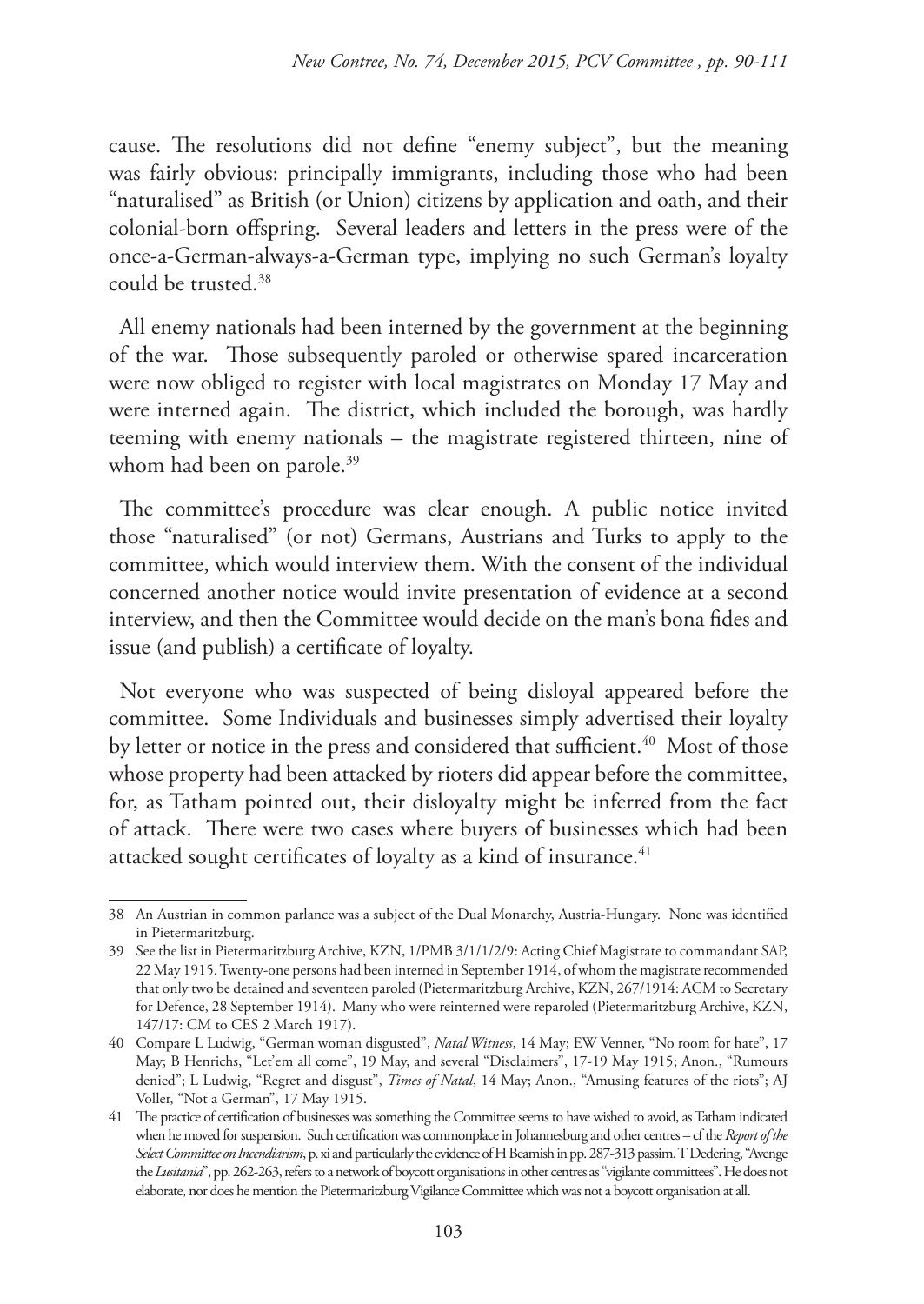The resolution for purging the corporation instructed the Committee to start "from the top" yielded just three alleged "enemy subjects". Foremost was AO Kufal, the City Solicitor. The other two were AE Behrens and David Nordwald of the Electric Light department. They produced papers showing that they were indeed British subjects; Kufal also put letters in the press. The fathers of all three had been naturalised, and their mothers were British. Kufal and Nordwald had been born in the United Kingdom, Behrens in Durban. They described themselves and their families as English in culture and outlook. They emphatically supported Britain. No one came forward to challenge them, and the Committee readily issued certificates to them.

There were two officials in government service who appeared before the Committee – Henry Koch, retiring Master of the Natal division of the Supreme Court, and Hans von Gerard, a district magistrate. The Committee had no competence whatever in respect of their employment, but both had been threatened anonymously, and so their application was politic. Koch's parents were German, but he had been born in Holland, and they were all naturalised. Von Gerard was Bavarian, had come to Natal as an orphan, and was naturalised. The Committee certified Koch, and would have Von Gerard, but it ceased to operate before he could be interviewed a second time.

Then there were six railway men, all young colonial-born Germans. In the heat of the moment fellow workers had demanded their removal, and they were suspended at the time of the riots.<sup>42</sup> Passions had cooled somewhat and District Loco[motive] Foreman McCallum appeared before the Committee and asked for certificates so that they could be reinstated. The railway men's representatives on the Committee fully concurred, and the following day the six men were interviewed and then issued certificates.

Five men whose businesses had been attacked by rioters applied – DJ and J Timm (general goods and grocery merchants), JC Baumann (baker), RE Niesewand (optician), and HR Schwake (jeweller). All were naturalised and recognised as men of standing in the community. The Timm brothers had five stores, all of which had been wrecked, the damage being estimated at over £3 000. The Timms also published letters affirming their loyalty in the

<sup>42</sup> Anon., "Railway men act", *Natal Witness*, 13 May 1915. A railway men's petition demanding removal of Germans had been circulated nationwide and was signed in Pietermaritzburg on 12 May.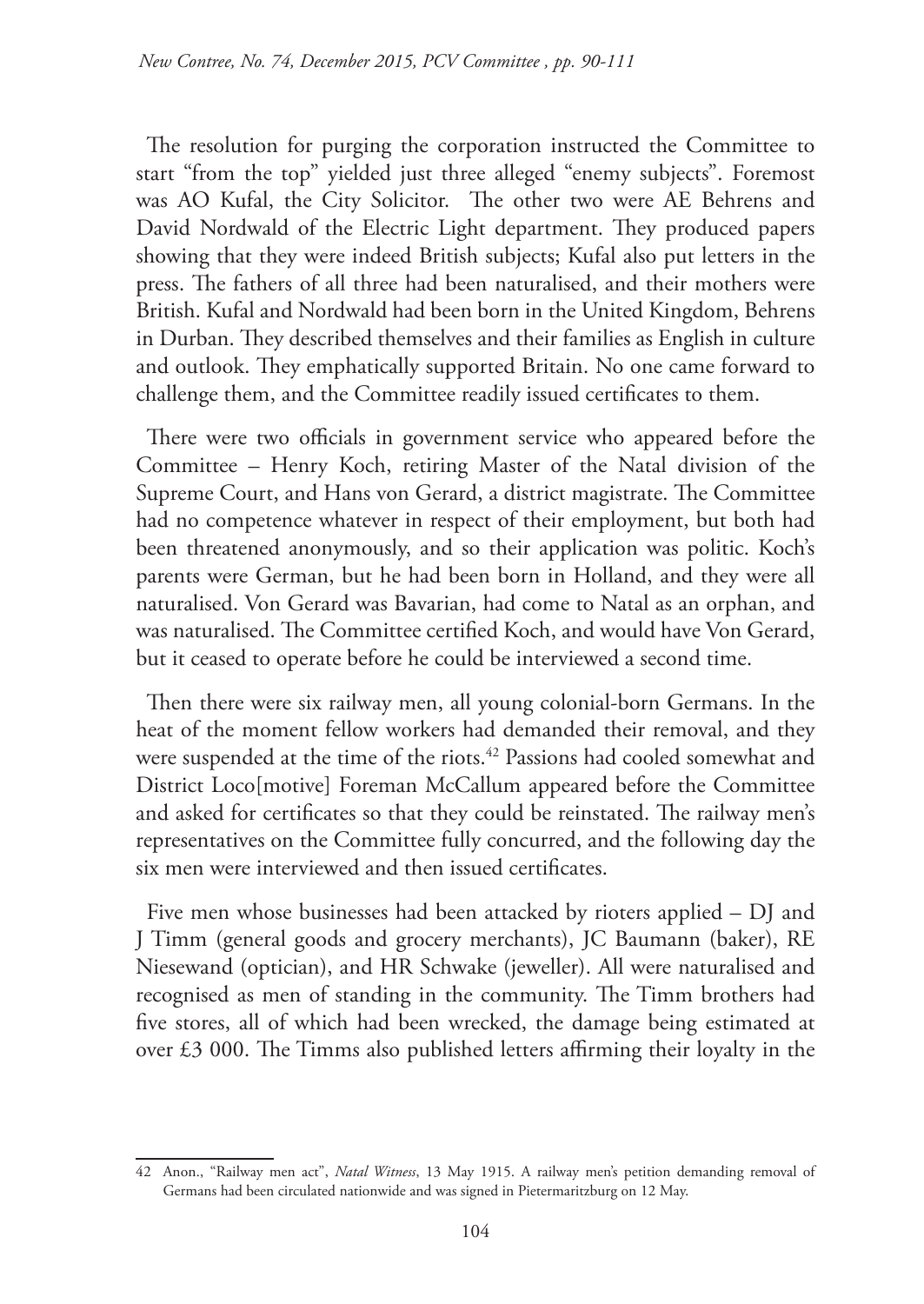press. There was a surge of sympathy for their plight.<sup>43</sup> No one challenged the applicants, and all were issued certificates.

Eleven other persons were interviewed and issued with certificates (except Schriever, who appeared before the form was approved). They were all naturalised and evidently anglicised. One, EN von Berg (the only other "Von" found), a painter by trade, had had his house threatened and was in danger of losing business because of the anti-German boycott. Two others (K or E Kregeloh and J Wasner) had the misfortune of fathers not being naturalised; the Committee supported their cases, but had to refer them to the magistrate.<sup>44</sup>

Then there was Clr EG Mendenhall, who sought and got a certificate after his wife received an anonymous letter: his family were suspected of being German Jews, and they should "prove their bona fides as British subjects in order to insure both 'business and private property' from destruction".

In addition to the above there were the two applications involving properties. HL Bartholomai, an Austrian national of Italian descent, had one of the better jewellery stores in Pietermaritzburg until the rioters gutted it. Bartholomai had died before the war, and the store had been managed by Britishers on behalf of his widow and children. The executor of Bartholomai's estate proposed to continue the business, but under the name Forsyth and Company; a certificate would assure its bona fides. HB Brown was negotiating to buy the Timms' store near the railway yards; the Timms were prepared to sell, but Brown thought a certificate would help restore business. A railway man allowed "it would clear the air". The Committee obliged both applicants.

There were several cases where the Committee wished to have action taken against persons whom they suspected of being pro-German. The Committee questioned the loyalty of Messrs Reiche and Schroenn, who lived in the district, and referred their cases to the magistrate, who replied that he could take no legal action because they were naturalised. Similarly, that of a Mr Ehlers at Mooi River, a blacksmith who taught at a farm school and allegedly made offensive remarks, was referred to the magistrate of that district. More susceptible of examination was Mrs Wearner, whose husband was interned

<sup>43</sup> DJ and Joseph Timm, "Timm brothers", notices in *Natal Witness* and *Times of Natal,* 15 May 1915; FL Shuter, "Loyal and patriotic"; Anon., "Rumours denied", *Times of Natal,* 14 May; DJ Timm, "Mr Timm's family", *Natal Witness,* 15 May 1915.

<sup>44</sup> See Pietermaritzburg Archive, KZN, 1/PMB 3/1/1/2/9, E.S. 70/3025/14: CES to ACM, 4 June 1915; 3/PMB 3/1/94, p. 595: Town Clerk to ACM, 27 May 1915.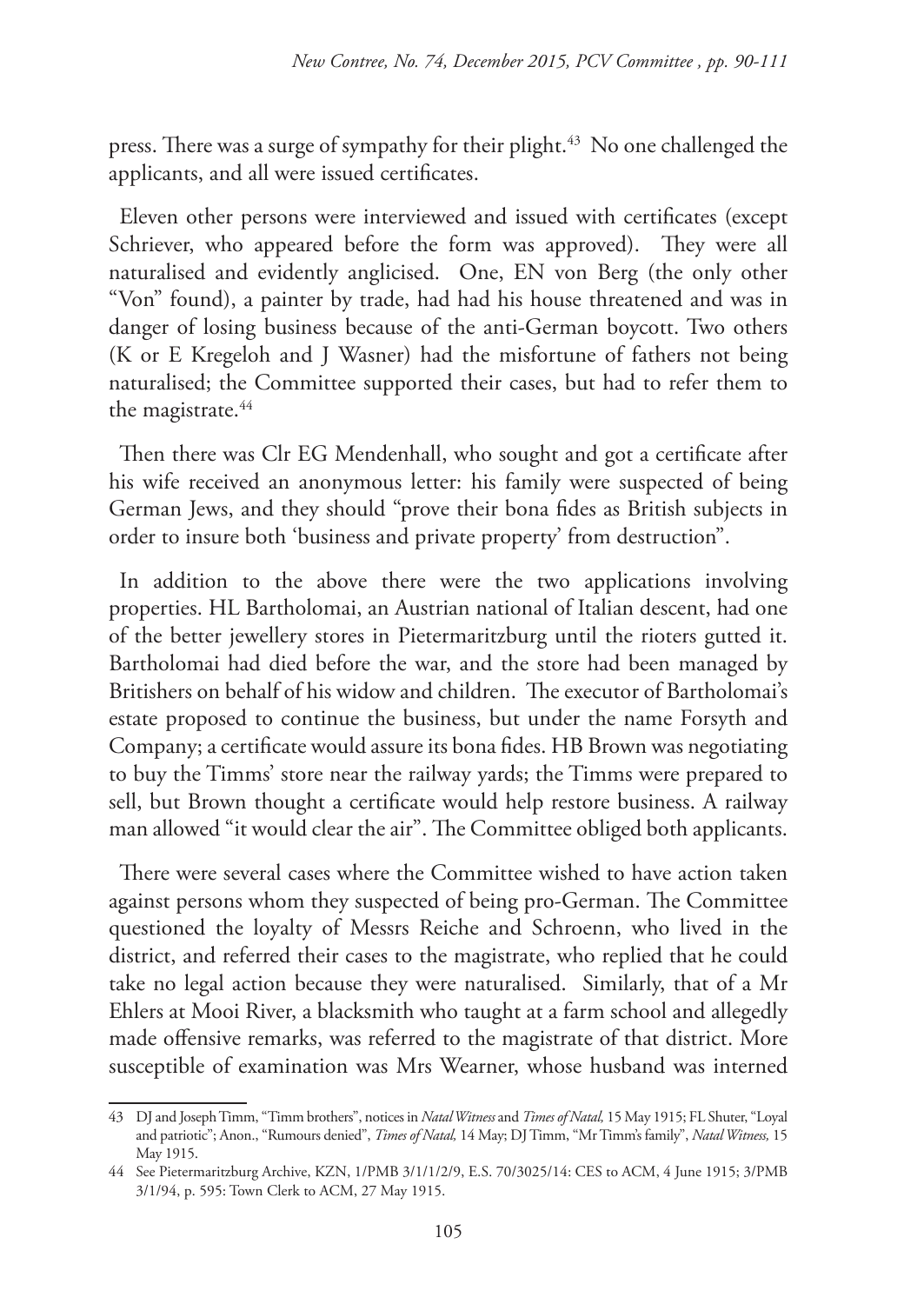at Fort Napier. She ran the Hanover House boarding hotel in the main street. The police had intervened three times during the riot to prevent its being burnt as a den of German sympathisers. She was accused of all sorts of offensive remarks, and neighbours were willing to testify, but she did not appear; instead the owner of the building, Frank Harris, did, and asked for protection because it had been threatened. The Committee told him to consult his legal adviser.

In three cases time ran out for the committee. Two railway men accused JWG Schulze, station master at the Victoria station in the city, of making remarks about the sinking of the *Lusitania* ("they had been warned") and about an Indian passenger, for whom he stopped a train to board ("some day he would be a British officer)"; they found the remarks offensive; they said that there were the four other witnesses, but before Schulze and the witnesses could be got together for a hearing the Committee rose, and the matter was left to the general manager of railways. A certain Mr Asshton-Smith complained to the Committee of offensive remarks by Mr Sutcliff, a master at Maritzburg College, whom the Committee decided to interview in the presence of the headmaster, but the Committee adjourned leaving further action to "the proper authority".

Finally there was the case of WA Shinke, the Swiss whose bakery had been burnt by the rioters. At the public meeting a collection had been taken to compensate the owners of injured "neutral" businesses. Shinke was the principal one, and eventually he was paid a little over £35 – in August 1916. The reason for the delay was that Maydon claimed to have evidence that he was pro-German, but the Committee adjourned before Shinke could be given a hearing, and when the Town Clerk consulted members severally afterwards, Maydon, Forsyth and Weighton refused to budge. After a year the Town Clerk made the payment, presumably with the approval of council.<sup>45</sup>

### **Protection of victims**

So far we have seen the Vigilance Committee sorting out "enemy subjects". It probably did not expect to extend protection to victims of the anti-German hysteria which it reflected. As we have seen, the Committee received requests

<sup>45</sup> See the Town Clerk's correspondence with Neilson and Shinke (14 Augus-5 September 1916), Pietermaritzburg Archive, KZN, 3/PMB 3/1/96, pp. 145, 217, 218, 249.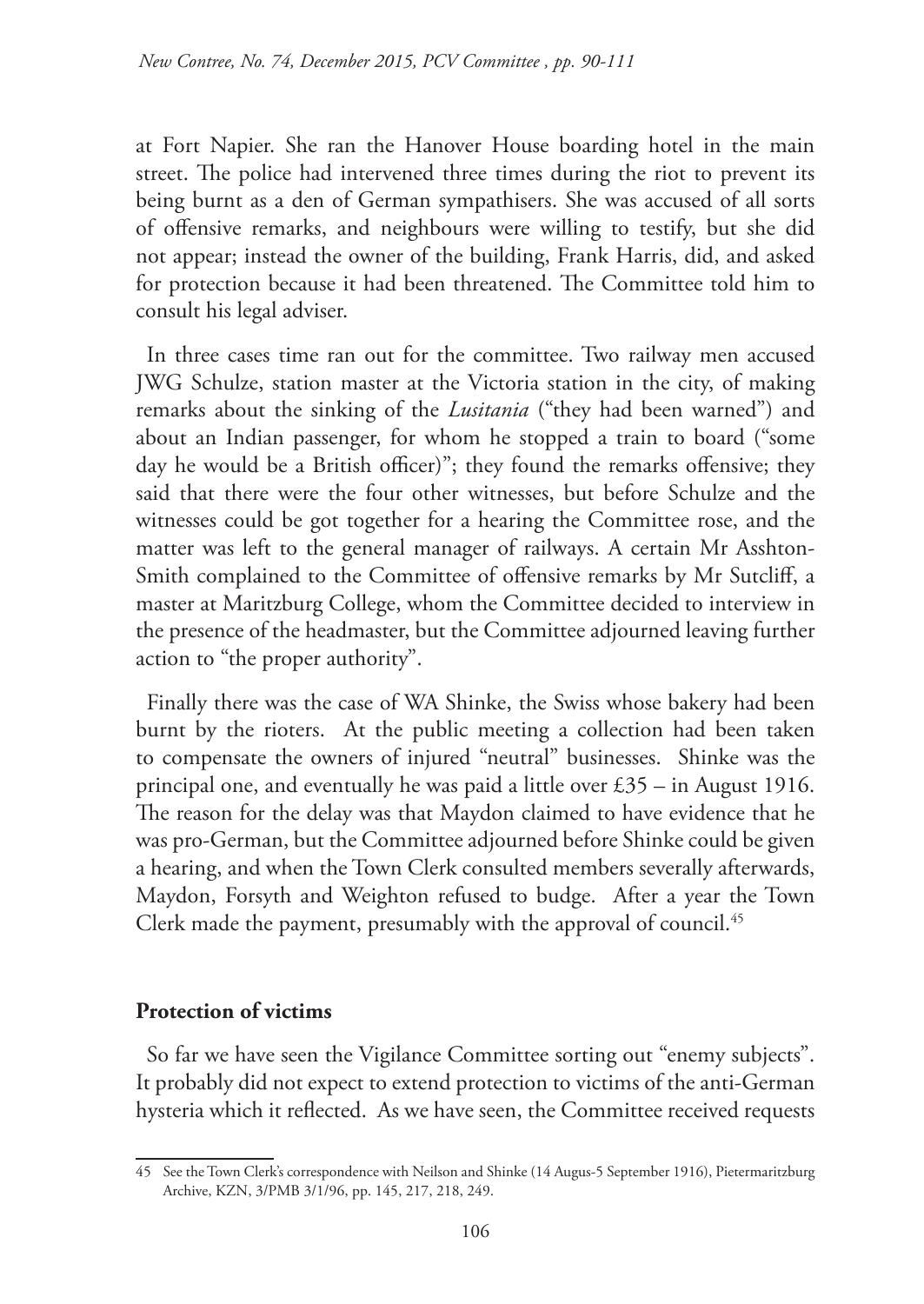for protection against anonymous threats. Nine persons reported that their houses had been threatened with burning – five (Mendenhall, Schriever, Schulze, Timm, Von Berg and Von Gerard) for having a German connexion, principally probably their name, and four ("British lady", Harris, Shuter, Zank) for sheltering German women and children. The Committee asked the informants to obtain further information and referred letters to the Criminal Investigation Department of the South African Police.

In three cases railway men were implicated. Mr Schriever reported that the railway man Dolphin had told him his house was on a list of ones to be attacked. There were reports of lists being used in the Johannesburg riots, and, of course, a list suggested a conspiracy and a programme. Dolphin was brought before the Committee the following day and interrogated. He was not a satisfactory witness. He denied making a statement or knowing of a list. He was cross-examined. He insisted he had not seen a list. He had heard someone say that Schulze's house was marked and had passed on the remark. In the second case Clr Paton referred to anonymous threatening telephone calls in such a way that provoked railway men's representative Anderson to exonerate railway men on the grounds their work hardly allowed them make telephone calls. Third was the case of FL Shuter, who had defended the Timms in the press and had sheltered two of the Timm children; he had his house threatened. The Committee asked him to try to find out the sources of the threats. What he found out is not recorded, but he did tell the Committee that he was satisfied with the railway men's representatives' promise that he would suffer no harm at the hands of railway men.

Anonymous threats by letter and telephone, as reported by Paton, did move the Committee to issue a deprecating statement in the press. An anonymous letter ("British first and always" in the *Times of Natal*) in the press, attacking the Kochs, angered the committee, which instructed the editor to inform the writer to substantiate his statement in person or in writing. (The writer appears not to have done so.) The Committee resolved:<sup>46</sup>

This Committee expresses its deliberate opinion that the publication in the press of anonymous communications making serious suggestions against individuals is calculated to cause trouble, and is not in accordance with the British idea of fair play; and that if the writers of such letters have information as to the anti-British sentiments of certain individuals, they should take the manly course of reporting to the authorities or to this committee.

<sup>46</sup> Pietermaritzburg Archive, KZN, 3/PMB 9/3: Minutes of the Vigilance Committee, 19 May 1915, p. 1.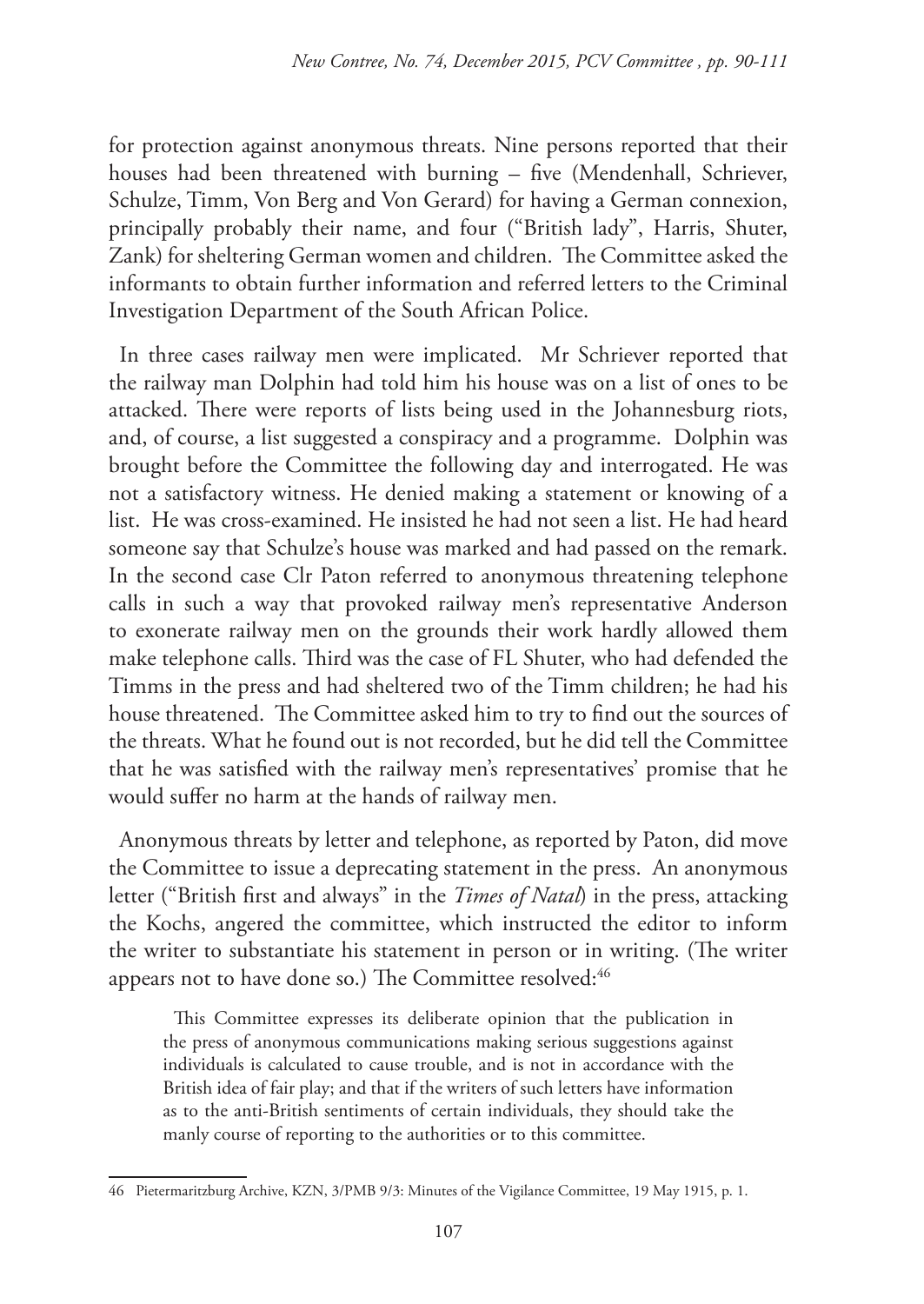Jobs were also at stake. The painter EN von Berg had been forced to leave his store, had lost one contract and seemed about to lose another, when he appealed to the committee. HB Krawehel, whose name was actually French, was suspended by Parker Wood and Company because of an anonymous letter; he appealed to the Committee and got a certificate (and presumably secured his job). WB Brown and Company informed the Committee that it had dismissed two young ladies for being of German or Austrian descent, but following an interview with the Railway Committee<sup>47</sup> it asked them to return. They did not.

The Committee also had to consider cases of distress. The government accorded German women and children refugee status and gave them a small subsistence allowance,<sup>48</sup> and the colonial- born German community offered some accommodation, but its capacity was limited. There were relatively few cases of hardship in Pietermaritzburg, but several were brought to the Vigilance Committee's attention.

The first instance brought to the committee's attention (by whom is not recorded) concerned a German lady and her three children. Her husband had been interned, and she had found lodging in a house belonging to "a British lady", who was now threatened with having her house burnt if she did not get rid of them. The German lady had gone to Fort Napier, where previously she had found shelter, but was told the fort was full, and perforce she returned to the British lady. The Committee left it to the Mayor to approach the government with a view to providing accommodation in such cases.

The second instance was brought to the committee's attention by the Mayor. He had learnt that a number of girls of German extraction from country districts, who had been employed as servants and nurses as well as in other capacities, were stranded in town after their employers had dismissed them. He had wired the Minister of the Interior to give them free railway passes to return to their homes. The department advised him that, if neither they nor their parents had the funds, the Chief Magistrate might issue them secondclass railway warrants.49

<sup>47</sup> It is not clear what this body was.

<sup>48</sup> See Pietermaritzburg Archive, KZN, 1/PMB 3/1/1/2/9, 5/Z/33: Acting Under Secretary Interior to ACM, 1 June 1915.

<sup>49</sup> See Pietermaritzburg Archive, KZN, 3/PMB 3/1/94, 564: Mayor to Minister of the Interior [n.d.]. The same day the minister replied to the Mayor he authorised the chief magistrate on the 20<sup>th</sup> to do so (1/PMB 3/1/1/2/9, D50: Min Int to ACM, 20 May 1915).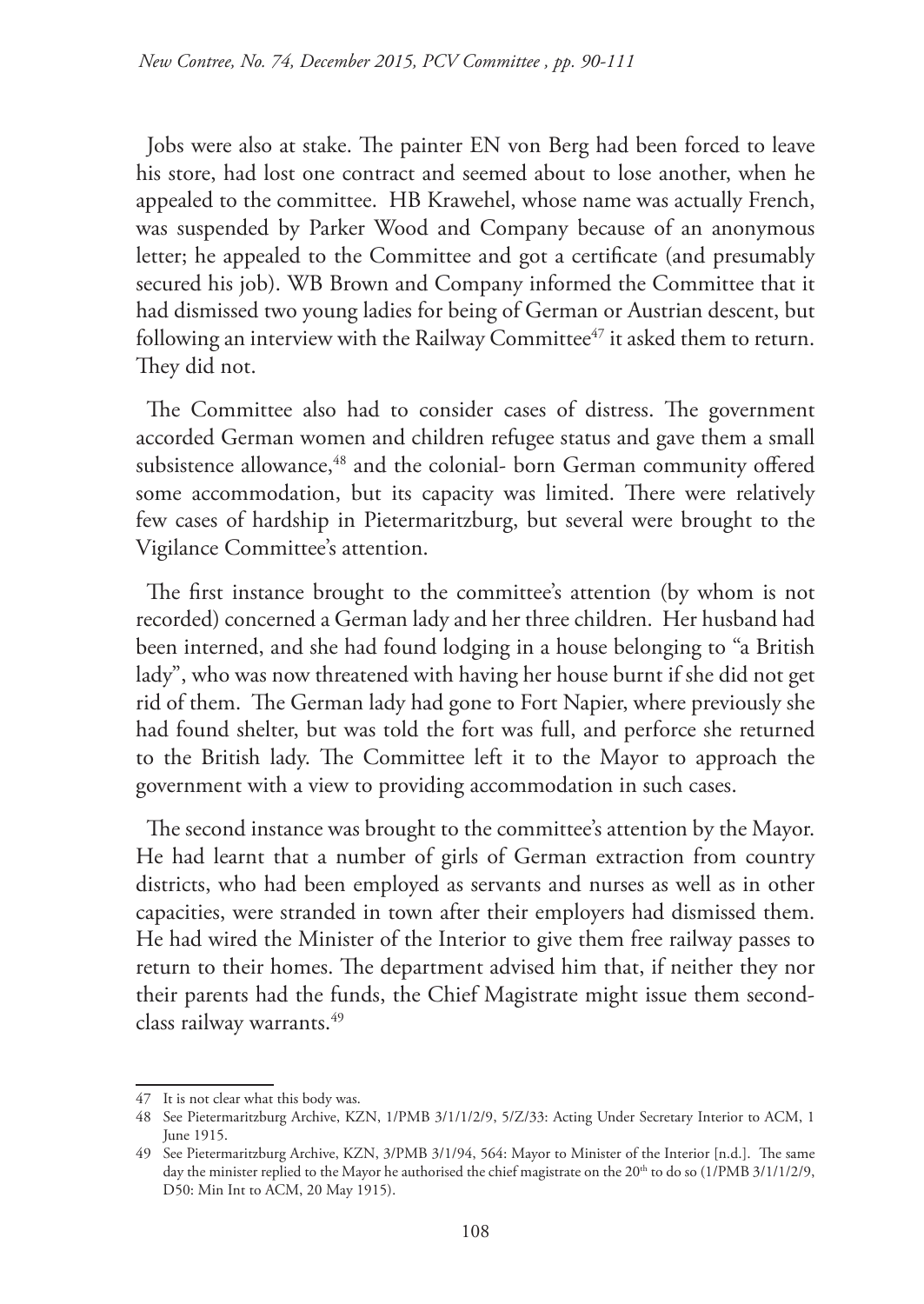Meanwhile the Committee resolved that representations should be made to the Chief Magistrate to the effect that wives and families of internees "should be distributed, as far as possible among their own people at New Germany, New Hanover, etc., and they should be removed from communities where the population was purely British in order to save irritation, and for the sake of themselves".50

The third instance was that of another German lady whose husband was interned; apparently she had no children. Mr and Mrs Zank, naturalised Germans, sheltered her, and their house was threatened because they did so. The Committee informed Zank that "it considered it inadvisable for his own sake, that the lady should continue to reside in his house".

#### **Suspension**

At the Thursday evening meeting disappointment was expressed that the government had not replied to the formal resolutions of the public meeting. The Committee instructed the Mayor to inform the government that its failure was causing considerable unrest and to ask for a reply forthwith. He sent a telegram immediately.<sup>51</sup>

After a week the Vigilance Committee had sorted out "enemy subjects" in corporation employment, licensed to trade, and exposed as targets by the riot. It found very few, and as an ad hoc body without official recognition, it could take no action against them. It had also discovered that any number of putative patriots had indulged anonymously in intimidation and endangered the welfare of innocents, and against them it was powerless. Public opinion, as reflected in the press, also showed growing contrition at the excesses of and sympathy for the victims of the riots.

The last meeting of the Committee was on Monday, 25 May. Tatham said that when the Committee was appointed he was under the impression that its

<sup>50</sup> Evidently representation was made to the Chief Magistrate, who pursued the matter without satisfactory result. See Pietermaritzburg Archive, KZN, 1/PMB 3/1/1/2/9, 267/1915: ACM to Sec Int, 25 May; 5/Z/33: Actg. Under Sec. Int. to ACM, 25 May; 267/1915 and 5/Z/33: ACM to Sec Int, 12 June 1915. The magistrate informed the commandant SAP that nine families would be homeless at the end of June if relief could not be provided (ACM to Cdt, 8 June 1915).

<sup>51</sup> See Pietermaritzburg Archive, KZN, 3/PMB 3/1/94., p. 576: Town Clerk to Private Secretary, Governor General, 21 May 1915.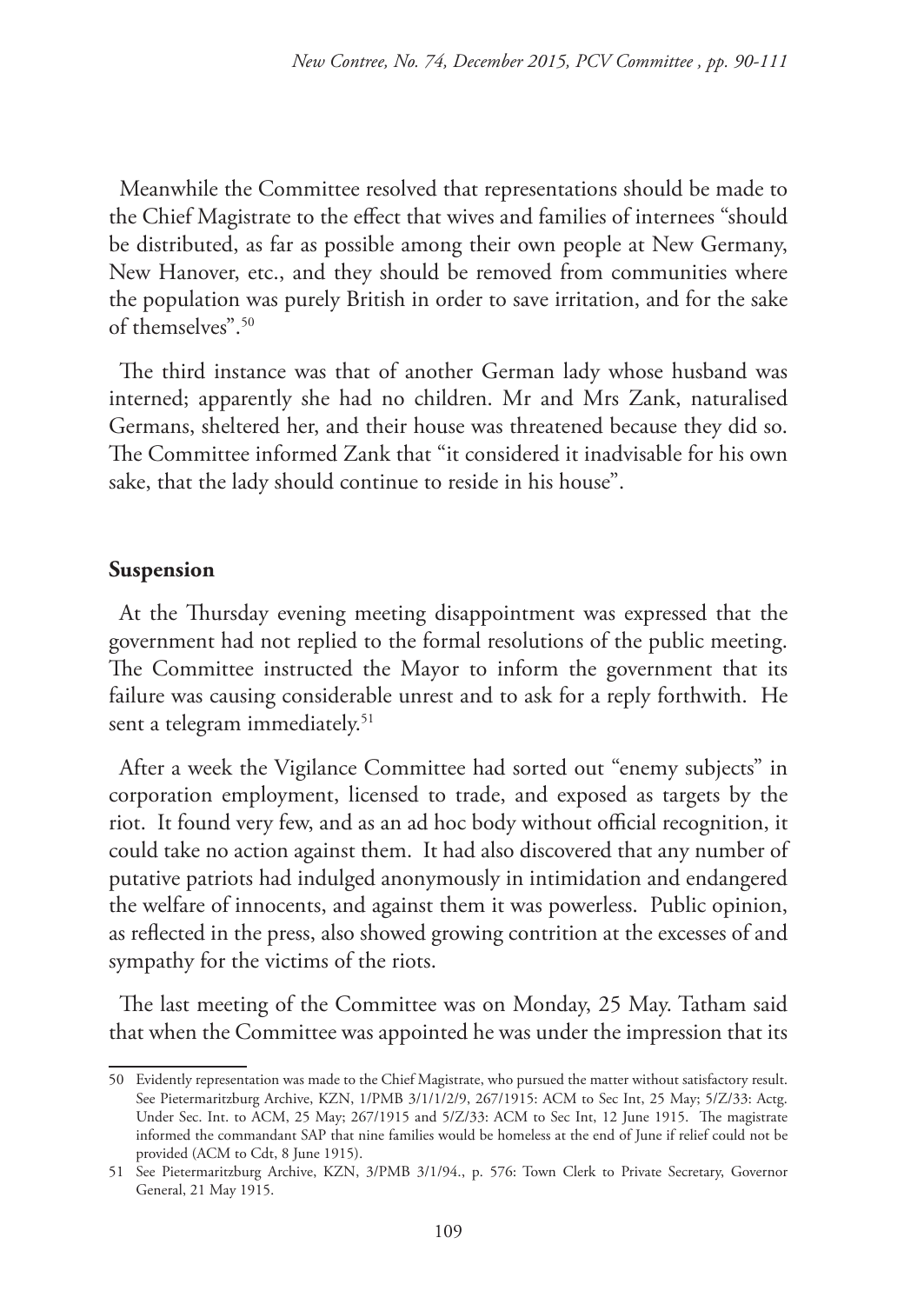function would be to enquire into the cases of those against whom charges were made at the public meeting, against corporation officials and "inferentially" against those whose property had been destroyed in the riot. The Committee had dealt with those cases. It had also interviewed many people who, because they had German names, asked for certificates of character. If the Committee were to continue to deal with such applications, then "it would sit for all time". It was time to stop. They must decide either to dissolve the Committee or to suspend its meetings, by which he meant until such time as definite charges were brought forward against individuals. He moved:<sup>52</sup>

That this Committee suspend its activities, and that His Worship the Mayor convene a meeting or meetings when necessary.

Anderson seconded the motion, although with some reservations.

Maydon said that he supported suspension. The Committee might still have a useful career, but in the cases now coming before it "it was likely to do harm rather than good". It was impossible to give protection to witnesses and so the Committee was unable to gather evidence.<sup>53</sup>

The resolution was carried unanimously.

The Committee in private disposed of the pending cases of Schulze and Sutcliffe, referring them to other authorities, and seems tacitly to have abandoned hearings scheduled for Shinke and Von Gerard. Then it rose, and never met again.

## **Conclusion**

This article has traced the career and analysed the work of the Pietermaritzburg Citizens Vigilance Committee, and it sets Pietermaritzburg apart as *sui generis* among the centres affected by anti-German violence following the *Lusitania* sinking. The Committee was the creation of a resolution proposed by representatives of railway men in the city at an excited public meeting, just

<sup>52</sup> Pietermaritzburg Archive, KZN, 3/PMB 9/3: Minutes of the Vigilance Committee, 25 May 1915, p. 2.

<sup>53</sup> Anon., "Vigilance Committee. The final sitting", Natal *Witness,* 26 May 1915. Maydon's and Anderson's recorded remarks are ambiguous and suggestive. Anderson's also has an opacity owing to several obscure references: "He said he did not know if the public appreciated the value of the work done during the recent disturbances by Maydon, Tatham, and the Mayor. The railway men did not consider the remedy suggested by the Home Parliament sufficiently swift moving, and the result of a conference was that a different procedure was laid down and decided at the public meeting".